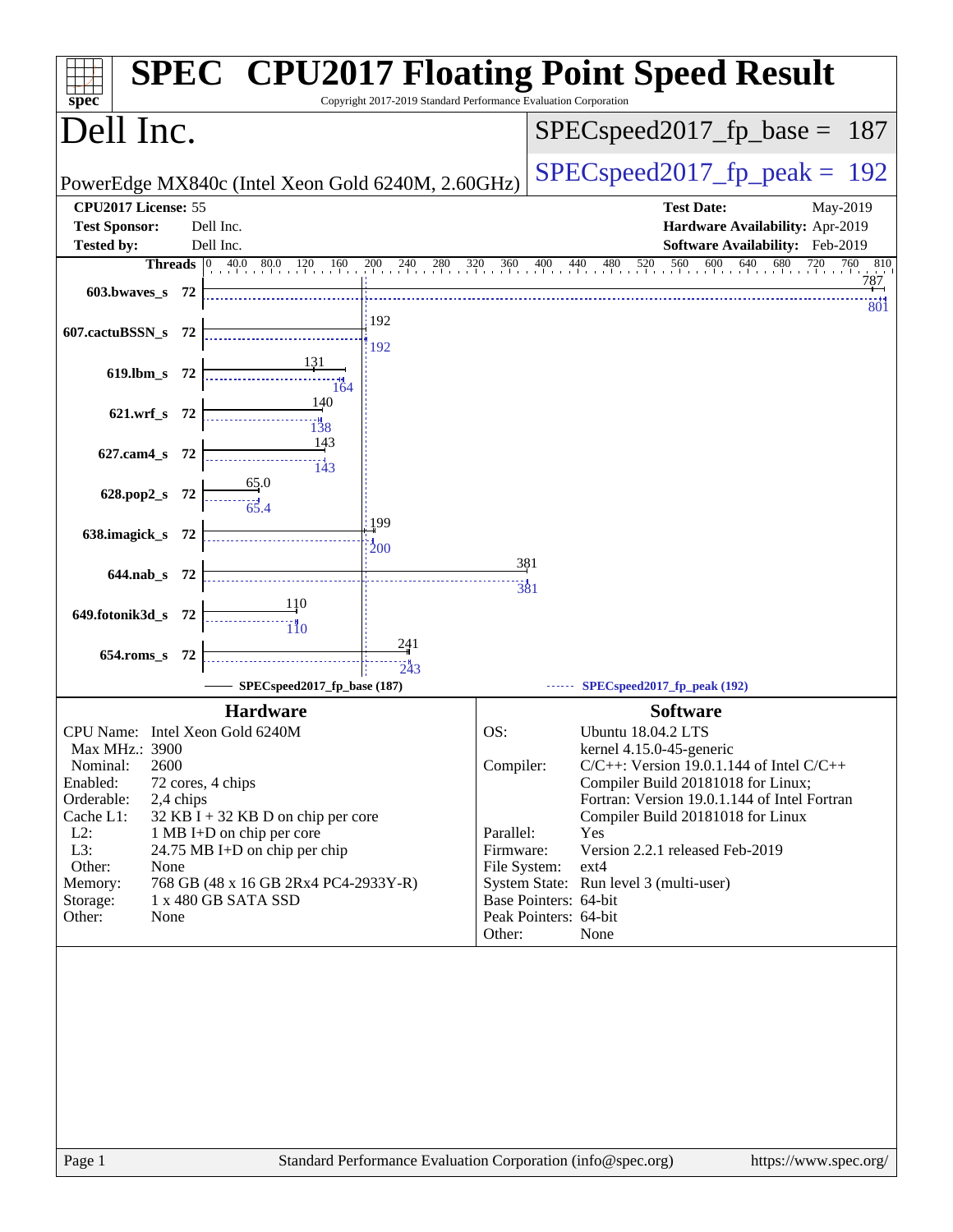| <b>SPEC CPU2017 Floating Point Speed Result</b>                                      |                |                |                   |                |            |                |            |                                 |                |              |                                 |                   |                |              |
|--------------------------------------------------------------------------------------|----------------|----------------|-------------------|----------------|------------|----------------|------------|---------------------------------|----------------|--------------|---------------------------------|-------------------|----------------|--------------|
| spec<br>Copyright 2017-2019 Standard Performance Evaluation Corporation              |                |                |                   |                |            |                |            |                                 |                |              |                                 |                   |                |              |
| Dell Inc.                                                                            |                |                |                   |                |            |                |            | $SPEC speed2017_fp\_base = 187$ |                |              |                                 |                   |                |              |
| $SPEC speed2017_fp\_peak = 192$<br>PowerEdge MX840c (Intel Xeon Gold 6240M, 2.60GHz) |                |                |                   |                |            |                |            |                                 |                |              |                                 |                   |                |              |
| CPU2017 License: 55<br><b>Test Date:</b><br>May-2019                                 |                |                |                   |                |            |                |            |                                 |                |              |                                 |                   |                |              |
| <b>Test Sponsor:</b>                                                                 | Dell Inc.      |                |                   |                |            |                |            |                                 |                |              | Hardware Availability: Apr-2019 |                   |                |              |
| <b>Tested by:</b>                                                                    | Dell Inc.      |                |                   |                |            |                |            |                                 |                |              | <b>Software Availability:</b>   |                   | Feb-2019       |              |
| <b>Results Table</b>                                                                 |                |                |                   |                |            |                |            |                                 |                |              |                                 |                   |                |              |
| <b>Base</b><br><b>Peak</b>                                                           |                |                |                   |                |            |                |            |                                 |                |              |                                 |                   |                |              |
| <b>Benchmark</b>                                                                     | <b>Threads</b> | <b>Seconds</b> | Ratio             | <b>Seconds</b> | Ratio      | <b>Seconds</b> | Ratio      | <b>Threads</b>                  | <b>Seconds</b> | <b>Ratio</b> | <b>Seconds</b>                  | <b>Ratio</b>      | <b>Seconds</b> | <b>Ratio</b> |
|                                                                                      |                |                |                   |                |            |                |            |                                 |                |              |                                 |                   |                |              |
| 603.bwayes s                                                                         | 72             | 75.0           | 787               | 73.7           | 800        | 75.1           | 786        | 72                              | 73.6           | 802          | 73.7                            | 801               | 74.2           | 795          |
| 607.cactuBSSN s                                                                      | 72             | 87.3           | 191               | 87.0           | 192        | 87.0           | <u>192</u> | 72                              | 86.9           | 192          | 87.7                            | 190               | 86.9           | <u>192</u>   |
| $619.$ lbm s                                                                         | 72             | 40.5           | 129               | 31.4           | 167        | 40.0           | 131        | 72                              | 32.6           | 161          | 31.9                            | 164               | 31.7           | 165          |
| $621.wrf$ s                                                                          | 72             | 94.3           | 140               | 94.3           | 140        | 94.2           | 140        | 72                              | 95.6           | 138          | 95.4                            | 139               | 97.8           | 135          |
| 627.cam4_s                                                                           | 72             | 61.8           | 143               | 62.1           | 143        | 62.0           | 143        | 72                              | 62.1           | 143          | 61.8                            | 143               | 62.0           | 143          |
| $628.pop2_s$                                                                         | 72             | 182            | 65.4              | 183            | 65.0       | 183            | 64.9       | 72                              | 182            | 65.4         | 183                             | 65.0              | 180            | 65.8         |
| 638.imagick_s                                                                        | 72             | 72.3           | 199               | 71.6           | 201        | 76.1           | 190        | 72                              | 72.2           | <b>200</b>   | 72.0                            | 200               | 72.4           | 199          |
| $644$ .nab s                                                                         | 72             | 45.9           | 381               | 45.9           | 381        | 45.9           | 381        | 72                              | 45.8           | 382          | 45.8                            | 381               | 46.0           | 380          |
| 649.fotonik3d_s<br>$654$ .roms s                                                     | 72<br>72       | 83.2<br>65.0   | <b>110</b><br>242 | 83.4<br>65.3   | 109<br>241 | 82.5<br>65.7   | 110<br>240 | 72<br>72                        | 84.3<br>64.7   | 108<br>243   | 82.7<br>65.3                    | <b>110</b><br>241 | 82.4<br>64.6   | 111<br>244   |

**[SPECspeed2017\\_fp\\_peak =](http://www.spec.org/auto/cpu2017/Docs/result-fields.html#SPECspeed2017fppeak) 192**

Results appear in the [order in which they were run.](http://www.spec.org/auto/cpu2017/Docs/result-fields.html#RunOrder) Bold underlined text [indicates a median measurement](http://www.spec.org/auto/cpu2017/Docs/result-fields.html#Median).

#### **[Submit Notes](http://www.spec.org/auto/cpu2017/Docs/result-fields.html#SubmitNotes)**

 The numactl mechanism was used to bind copies to processors. The config file option 'submit' was used to generate numactl commands to bind each copy to a specific processor. For details, please see the config file.

#### **[Operating System Notes](http://www.spec.org/auto/cpu2017/Docs/result-fields.html#OperatingSystemNotes)**

Stack size set to unlimited using "ulimit -s unlimited"

#### **[General Notes](http://www.spec.org/auto/cpu2017/Docs/result-fields.html#GeneralNotes)**

Environment variables set by runcpu before the start of the run: LD LIBRARY PATH = "/home/cpu2017/lib/ia32:/home/cpu2017/lib/intel64"

 Binaries compiled on a system with 1x Intel Core i9-7900X CPU + 32GB RAM memory using Redhat Enterprise Linux 7.5 NA: The test sponsor attests, as of date of publication, that CVE-2017-5754 (Meltdown) is mitigated in the system as tested and documented. Yes: The test sponsor attests, as of date of publication, that CVE-2017-5753 (Spectre variant 1) is mitigated in the system as tested and documented. Yes: The test sponsor attests, as of date of publication, that CVE-2017-5715 (Spectre variant 2) is mitigated in the system as tested and documented. Transparent Huge Pages enabled by default

 Filesystem page cache synced and cleared with: sync; echo 3> /proc/sys/vm/drop\_caches runcpu command invoked through numactl i.e.: numactl --interleave=all runcpu <etc>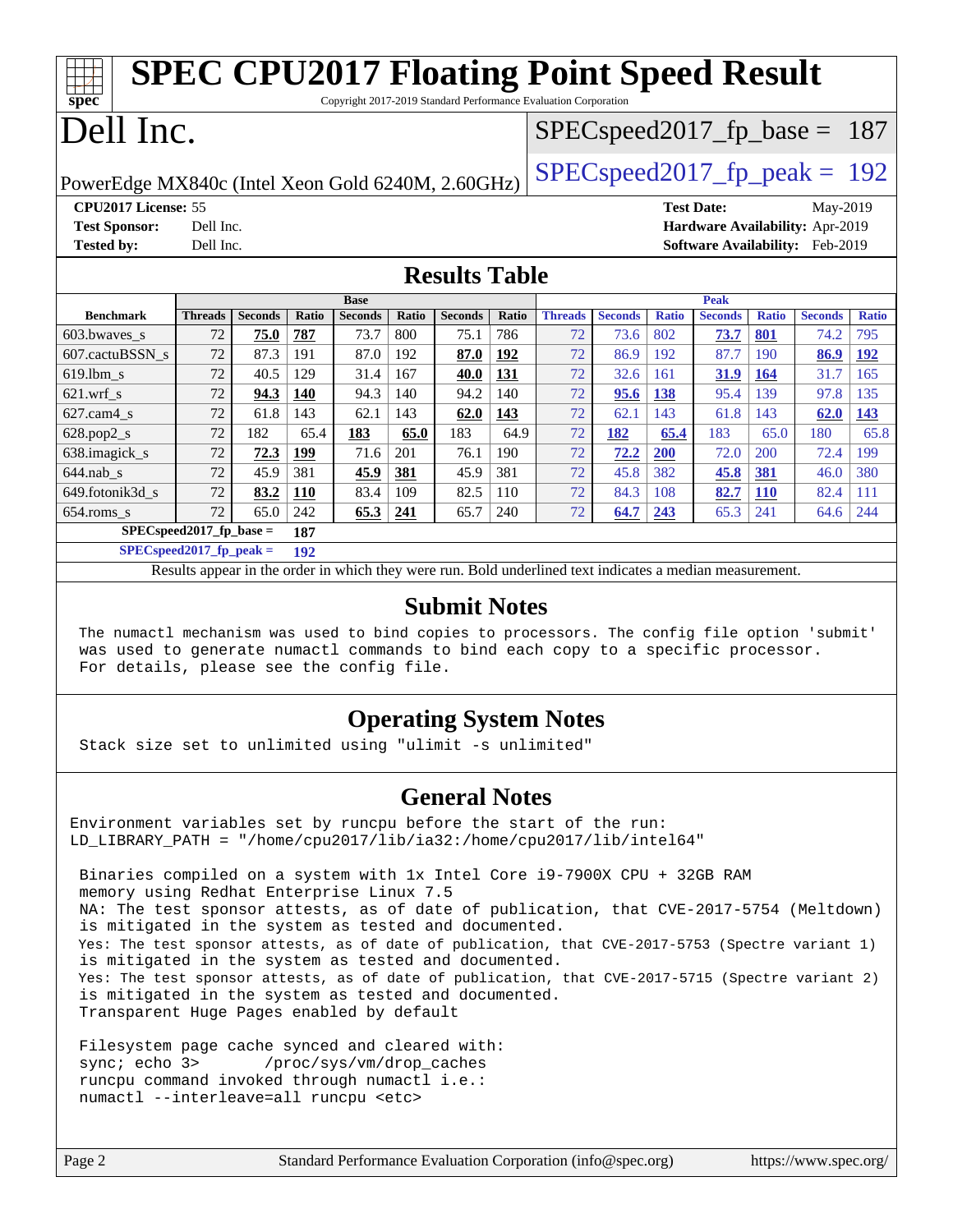| <b>SPEC CPU2017 Floating Point Speed Result</b><br>Copyright 2017-2019 Standard Performance Evaluation Corporation<br>$spec^*$                                                                                                                                                                                                                                                                                                                                                                                                                                                                                                                                                                                                                                                                                                                                                                                                                                                                                                                                                                                                                                                                                                                                                                                                                                                                                                                                                                                                                                                                                                                                                                                                                                                                              |                                                                                                     |  |  |  |  |
|-------------------------------------------------------------------------------------------------------------------------------------------------------------------------------------------------------------------------------------------------------------------------------------------------------------------------------------------------------------------------------------------------------------------------------------------------------------------------------------------------------------------------------------------------------------------------------------------------------------------------------------------------------------------------------------------------------------------------------------------------------------------------------------------------------------------------------------------------------------------------------------------------------------------------------------------------------------------------------------------------------------------------------------------------------------------------------------------------------------------------------------------------------------------------------------------------------------------------------------------------------------------------------------------------------------------------------------------------------------------------------------------------------------------------------------------------------------------------------------------------------------------------------------------------------------------------------------------------------------------------------------------------------------------------------------------------------------------------------------------------------------------------------------------------------------|-----------------------------------------------------------------------------------------------------|--|--|--|--|
| Dell Inc.                                                                                                                                                                                                                                                                                                                                                                                                                                                                                                                                                                                                                                                                                                                                                                                                                                                                                                                                                                                                                                                                                                                                                                                                                                                                                                                                                                                                                                                                                                                                                                                                                                                                                                                                                                                                   | $SPEC speed2017_f p\_base = 187$                                                                    |  |  |  |  |
| PowerEdge MX840c (Intel Xeon Gold 6240M, 2.60GHz)                                                                                                                                                                                                                                                                                                                                                                                                                                                                                                                                                                                                                                                                                                                                                                                                                                                                                                                                                                                                                                                                                                                                                                                                                                                                                                                                                                                                                                                                                                                                                                                                                                                                                                                                                           | $SPEC speed2017_fp\_peak = 192$                                                                     |  |  |  |  |
| CPU2017 License: 55<br><b>Test Sponsor:</b><br>Dell Inc.<br>Dell Inc.<br><b>Tested by:</b>                                                                                                                                                                                                                                                                                                                                                                                                                                                                                                                                                                                                                                                                                                                                                                                                                                                                                                                                                                                                                                                                                                                                                                                                                                                                                                                                                                                                                                                                                                                                                                                                                                                                                                                  | <b>Test Date:</b><br>May-2019<br>Hardware Availability: Apr-2019<br>Software Availability: Feb-2019 |  |  |  |  |
| <b>Platform Notes</b>                                                                                                                                                                                                                                                                                                                                                                                                                                                                                                                                                                                                                                                                                                                                                                                                                                                                                                                                                                                                                                                                                                                                                                                                                                                                                                                                                                                                                                                                                                                                                                                                                                                                                                                                                                                       |                                                                                                     |  |  |  |  |
| BIOS settings:<br>ADDDC setting disabled<br>Sub NUMA Cluster enabled<br>Virtualization Technology disabled<br>DCU Streamer Prefetcher disabled<br>System Profile set to Custom<br>CPU Performance set to Maximum Performance<br>C States set to Autonomous<br>C1E disabled<br>Uncore Frequency set to Dynamic<br>Energy Efficiency Policy set to Performance<br>Memory Patrol Scrub disabled<br>Logical Processor disabled<br>CPU Interconnect Bus Link Power Management disabled<br>PCI ASPM L1 Link Power Management disabled<br>Sysinfo program /home/cpu2017/bin/sysinfo<br>Rev: r5974 of 2018-05-19 9bcde8f2999c33d61f64985e45859ea9<br>running on intel-sut Fri May 17 02:27:31 2019<br>SUT (System Under Test) info as seen by some common utilities.<br>For more information on this section, see<br>https://www.spec.org/cpu2017/Docs/config.html#sysinfo<br>From /proc/cpuinfo<br>model name: $Intel(R)$ Xeon $(R)$ Gold 6240M CPU @ 2.60GHz<br>"physical id"s (chips)<br>4<br>72 "processors"<br>cores, siblings (Caution: counting these is hw and system dependent. The following<br>excerpts from /proc/cpuinfo might not be reliable. Use with caution.)<br>cpu cores : 18<br>siblings : 18<br>physical 0: cores 0 1 2 3 4 8 9 10 11 16 17 18 19 20 24 25 26 27<br>physical 1: cores 0 1 2 3 4 8 9 10 11 16 17 18 19 20 24 25 26 27<br>physical 2: cores 0 1 2 3 4 8 9 10 11 16 17 18 19 20 24 25 26 27<br>physical 3: cores 0 1 2 3 4 8 9 10 11 16 17 18 19 20 24 25 26 27<br>From 1scpu:<br>Architecture:<br>x86 64<br>$32$ -bit, $64$ -bit<br>$CPU$ op-mode( $s$ ):<br>Byte Order:<br>Little Endian<br>CPU(s):<br>72<br>On-line CPU(s) list: $0-71$<br>Thread( $s$ ) per core:<br>1<br>Core(s) per socket:<br>18<br>Socket(s):<br>4<br>NUMA $node(s):$<br>4<br>Vendor ID:<br>GenuineIntel |                                                                                                     |  |  |  |  |
| (Continued on next page)                                                                                                                                                                                                                                                                                                                                                                                                                                                                                                                                                                                                                                                                                                                                                                                                                                                                                                                                                                                                                                                                                                                                                                                                                                                                                                                                                                                                                                                                                                                                                                                                                                                                                                                                                                                    |                                                                                                     |  |  |  |  |
| Page 3<br>Standard Performance Evaluation Corporation (info@spec.org)                                                                                                                                                                                                                                                                                                                                                                                                                                                                                                                                                                                                                                                                                                                                                                                                                                                                                                                                                                                                                                                                                                                                                                                                                                                                                                                                                                                                                                                                                                                                                                                                                                                                                                                                       | https://www.spec.org/                                                                               |  |  |  |  |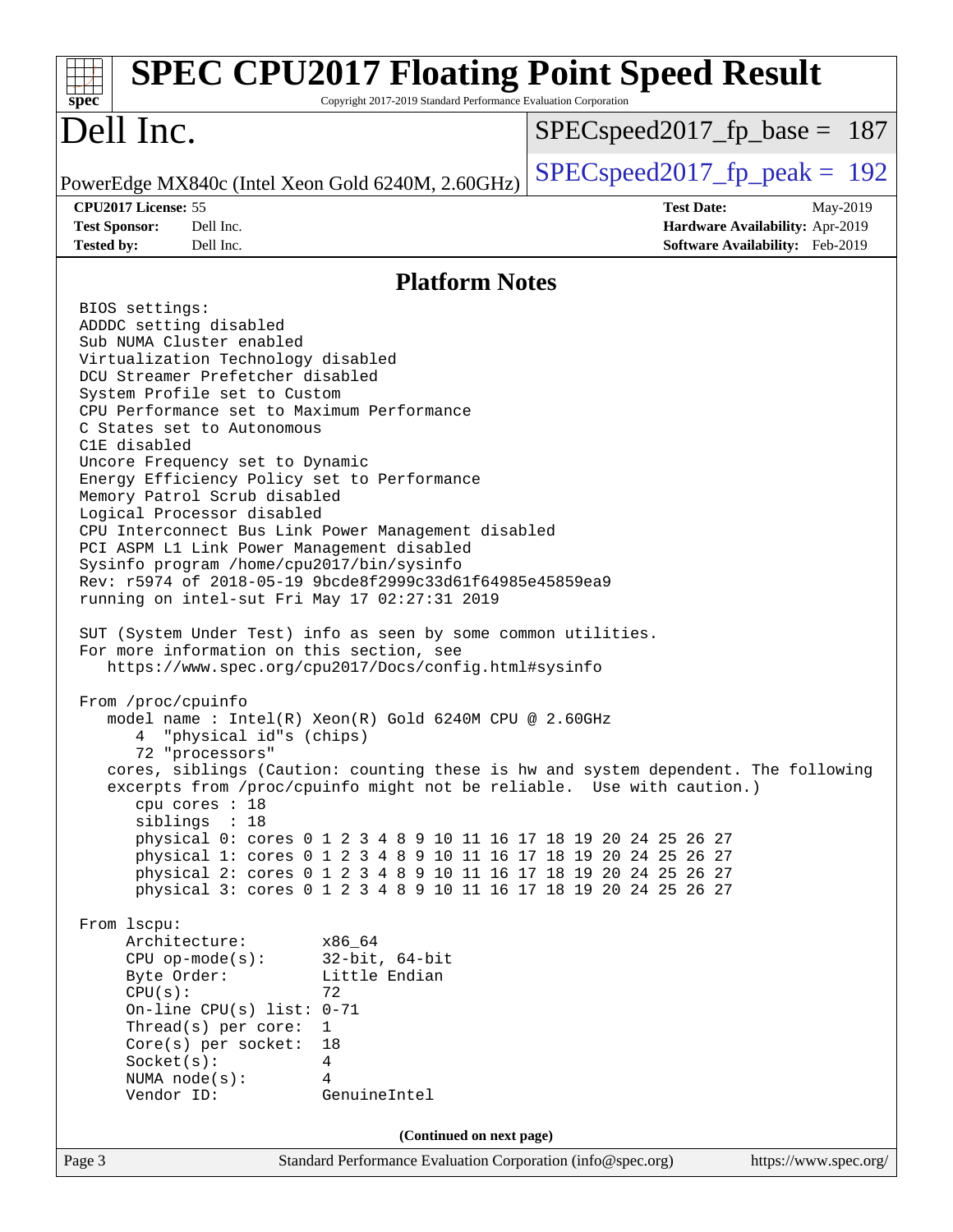| $spec^*$                                                                                                                                                                                                                                                                                                                                                                                                                                                                                                                                                                                                                                                                                                  | Copyright 2017-2019 Standard Performance Evaluation Corporation                                                                 | <b>SPEC CPU2017 Floating Point Speed Result</b>                                                                                                                                                                                                                                                                                                                                                                                                                                                                                                                                                                                                                                                                                                                                                                                                                                                                                                                                                                                                                                                                                                                   |                                                                                |
|-----------------------------------------------------------------------------------------------------------------------------------------------------------------------------------------------------------------------------------------------------------------------------------------------------------------------------------------------------------------------------------------------------------------------------------------------------------------------------------------------------------------------------------------------------------------------------------------------------------------------------------------------------------------------------------------------------------|---------------------------------------------------------------------------------------------------------------------------------|-------------------------------------------------------------------------------------------------------------------------------------------------------------------------------------------------------------------------------------------------------------------------------------------------------------------------------------------------------------------------------------------------------------------------------------------------------------------------------------------------------------------------------------------------------------------------------------------------------------------------------------------------------------------------------------------------------------------------------------------------------------------------------------------------------------------------------------------------------------------------------------------------------------------------------------------------------------------------------------------------------------------------------------------------------------------------------------------------------------------------------------------------------------------|--------------------------------------------------------------------------------|
| Dell Inc.                                                                                                                                                                                                                                                                                                                                                                                                                                                                                                                                                                                                                                                                                                 |                                                                                                                                 | $SPEC speed2017_fp\_base = 187$                                                                                                                                                                                                                                                                                                                                                                                                                                                                                                                                                                                                                                                                                                                                                                                                                                                                                                                                                                                                                                                                                                                                   |                                                                                |
| PowerEdge MX840c (Intel Xeon Gold 6240M, 2.60GHz)                                                                                                                                                                                                                                                                                                                                                                                                                                                                                                                                                                                                                                                         |                                                                                                                                 | $SPEC speed2017_fp\_peak = 192$                                                                                                                                                                                                                                                                                                                                                                                                                                                                                                                                                                                                                                                                                                                                                                                                                                                                                                                                                                                                                                                                                                                                   |                                                                                |
| CPU2017 License: 55<br><b>Test Sponsor:</b><br>Dell Inc.<br>Tested by:<br>Dell Inc.                                                                                                                                                                                                                                                                                                                                                                                                                                                                                                                                                                                                                       |                                                                                                                                 | <b>Test Date:</b>                                                                                                                                                                                                                                                                                                                                                                                                                                                                                                                                                                                                                                                                                                                                                                                                                                                                                                                                                                                                                                                                                                                                                 | May-2019<br>Hardware Availability: Apr-2019<br>Software Availability: Feb-2019 |
|                                                                                                                                                                                                                                                                                                                                                                                                                                                                                                                                                                                                                                                                                                           |                                                                                                                                 |                                                                                                                                                                                                                                                                                                                                                                                                                                                                                                                                                                                                                                                                                                                                                                                                                                                                                                                                                                                                                                                                                                                                                                   |                                                                                |
|                                                                                                                                                                                                                                                                                                                                                                                                                                                                                                                                                                                                                                                                                                           | <b>Platform Notes (Continued)</b>                                                                                               |                                                                                                                                                                                                                                                                                                                                                                                                                                                                                                                                                                                                                                                                                                                                                                                                                                                                                                                                                                                                                                                                                                                                                                   |                                                                                |
| CPU family:<br>Model:<br>Model name:<br>Stepping:<br>CPU MHz:<br>BogoMIPS:<br>Virtualization:<br>Lld cache:<br>Lli cache:<br>L2 cache:<br>L3 cache:<br>NUMA node0 CPU(s):<br>NUMA node1 CPU(s):<br>NUMA $node2$ $CPU(s)$ :<br>NUMA $node3$ $CPU(s)$ :<br>Flaqs:<br>ospke avx512_vnni flush_11d arch_capabilities                                                                                                                                                                                                                                                                                                                                                                                          | 6<br>85<br>$Intel(R) Xeon(R) Gold 6240M CPU @ 2.60GHz$<br>7<br>3549.688<br>5200.00<br>$VT - x$<br>32K<br>32K<br>1024K<br>25344K | 0, 4, 8, 12, 16, 20, 24, 28, 32, 36, 40, 44, 48, 52, 56, 60, 64, 68<br>1, 5, 9, 13, 17, 21, 25, 29, 33, 37, 41, 45, 49, 53, 57, 61, 65, 69<br>2, 6, 10, 14, 18, 22, 26, 30, 34, 38, 42, 46, 50, 54, 58, 62, 66, 70<br>3, 7, 11, 15, 19, 23, 27, 31, 35, 39, 43, 47, 51, 55, 59, 63, 67, 71<br>fpu vme de pse tsc msr pae mce cx8 apic sep mtrr pge mca cmov<br>pat pse36 clflush dts acpi mmx fxsr sse sse2 ss ht tm pbe syscall nx pdpelgb rdtscp<br>lm constant_tsc art arch_perfmon pebs bts rep_good nopl xtopology nonstop_tsc cpuid<br>aperfmperf pni pclmulqdq dtes64 monitor ds_cpl vmx smx est tm2 ssse3 sdbg fma cx16<br>xtpr pdcm pcid dca sse4_1 sse4_2 x2apic movbe popcnt aes xsave avx f16c rdrand<br>lahf_lm abm 3dnowprefetch cpuid_fault epb cat_13 cdp_13 invpcid_single ssbd mba ibrs<br>ibpb stibp ibrs_enhanced tpr_shadow vnmi flexpriority ept vpid fsgsbase tsc_adjust<br>bmil hle avx2 smep bmi2 erms invpcid rtm cqm mpx rdt_a avx512f avx512dq rdseed adx<br>smap clflushopt clwb intel_pt avx512cd avx512bw avx512vl xsaveopt xsavec xgetbvl<br>xsaves cqm_llc cqm_occup_llc cqm_mbm_total cqm_mbm_local dtherm ida arat pln pts pku |                                                                                |
| /proc/cpuinfo cache data<br>cache size : 25344 KB                                                                                                                                                                                                                                                                                                                                                                                                                                                                                                                                                                                                                                                         |                                                                                                                                 |                                                                                                                                                                                                                                                                                                                                                                                                                                                                                                                                                                                                                                                                                                                                                                                                                                                                                                                                                                                                                                                                                                                                                                   |                                                                                |
| From numactl --hardware WARNING: a numactl 'node' might or might not correspond to a<br>physical chip.<br>$available: 4 nodes (0-3)$<br>node 0 cpus: 0 4 8 12 16 20 24 28 32 36 40 44 48 52 56 60 64 68<br>node 0 size: 191935 MB<br>node 0 free: 189971 MB<br>node 1 cpus: 1 5 9 13 17 21 25 29 33 37 41 45 49 53 57 61 65 69<br>node 1 size: 193532 MB<br>node 1 free: 191867 MB<br>node 2 cpus: 2 6 10 14 18 22 26 30 34 38 42 46 50 54 58 62 66 70<br>node 2 size: 193511 MB<br>node 2 free: 191022 MB<br>node 3 cpus: 3 7 11 15 19 23 27 31 35 39 43 47 51 55 59 63 67 71<br>node 3 size: 193531 MB<br>node 3 free: 191229 MB<br>node distances:<br>node<br>$\overline{0}$<br>$\mathbf{1}$<br>2<br>3 |                                                                                                                                 |                                                                                                                                                                                                                                                                                                                                                                                                                                                                                                                                                                                                                                                                                                                                                                                                                                                                                                                                                                                                                                                                                                                                                                   |                                                                                |
|                                                                                                                                                                                                                                                                                                                                                                                                                                                                                                                                                                                                                                                                                                           | (Continued on next page)                                                                                                        |                                                                                                                                                                                                                                                                                                                                                                                                                                                                                                                                                                                                                                                                                                                                                                                                                                                                                                                                                                                                                                                                                                                                                                   |                                                                                |
| Page 4                                                                                                                                                                                                                                                                                                                                                                                                                                                                                                                                                                                                                                                                                                    | Standard Performance Evaluation Corporation (info@spec.org)                                                                     |                                                                                                                                                                                                                                                                                                                                                                                                                                                                                                                                                                                                                                                                                                                                                                                                                                                                                                                                                                                                                                                                                                                                                                   | https://www.spec.org/                                                          |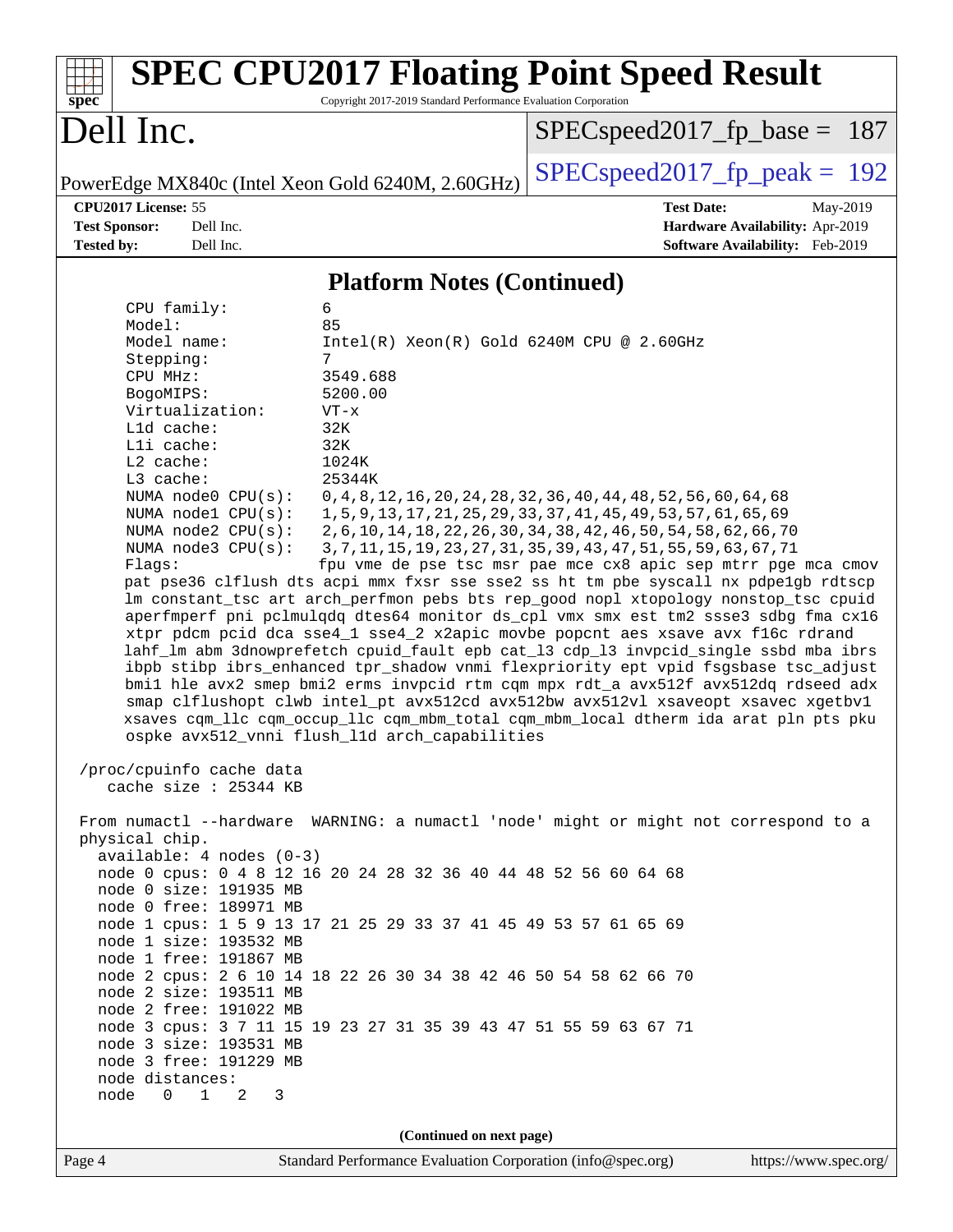| <b>SPEC CPU2017 Floating Point Speed Result</b><br>Copyright 2017-2019 Standard Performance Evaluation Corporation<br>$spec^*$                                                                                                                                                                                                                                                                                                                                                                                                                                                                                                                                                                                                                                                                                                                                                                                                                                                                                                                                                                                                                                                                                                                                                                                                                                                                                                                                                                                                                               |                                                                                                     |
|--------------------------------------------------------------------------------------------------------------------------------------------------------------------------------------------------------------------------------------------------------------------------------------------------------------------------------------------------------------------------------------------------------------------------------------------------------------------------------------------------------------------------------------------------------------------------------------------------------------------------------------------------------------------------------------------------------------------------------------------------------------------------------------------------------------------------------------------------------------------------------------------------------------------------------------------------------------------------------------------------------------------------------------------------------------------------------------------------------------------------------------------------------------------------------------------------------------------------------------------------------------------------------------------------------------------------------------------------------------------------------------------------------------------------------------------------------------------------------------------------------------------------------------------------------------|-----------------------------------------------------------------------------------------------------|
| Dell Inc.                                                                                                                                                                                                                                                                                                                                                                                                                                                                                                                                                                                                                                                                                                                                                                                                                                                                                                                                                                                                                                                                                                                                                                                                                                                                                                                                                                                                                                                                                                                                                    | $SPEC speed2017_fp\_base = 187$                                                                     |
| PowerEdge MX840c (Intel Xeon Gold 6240M, 2.60GHz)                                                                                                                                                                                                                                                                                                                                                                                                                                                                                                                                                                                                                                                                                                                                                                                                                                                                                                                                                                                                                                                                                                                                                                                                                                                                                                                                                                                                                                                                                                            | $SPEC speed2017_fp\_peak = 192$                                                                     |
| CPU2017 License: 55<br><b>Test Sponsor:</b><br>Dell Inc.<br><b>Tested by:</b><br>Dell Inc.                                                                                                                                                                                                                                                                                                                                                                                                                                                                                                                                                                                                                                                                                                                                                                                                                                                                                                                                                                                                                                                                                                                                                                                                                                                                                                                                                                                                                                                                   | <b>Test Date:</b><br>May-2019<br>Hardware Availability: Apr-2019<br>Software Availability: Feb-2019 |
| <b>Platform Notes (Continued)</b>                                                                                                                                                                                                                                                                                                                                                                                                                                                                                                                                                                                                                                                                                                                                                                                                                                                                                                                                                                                                                                                                                                                                                                                                                                                                                                                                                                                                                                                                                                                            |                                                                                                     |
| 0 :<br>10<br>21<br>21<br>21<br>1:<br>21<br>21<br>10<br>21<br>21<br>2:<br>21<br>10<br>- 21<br>3:<br>21<br>21<br>21<br>10<br>From /proc/meminfo<br>MemTotal:<br>791050444 kB<br>HugePages_Total:<br>0<br>Hugepagesize:<br>2048 kB<br>/usr/bin/lsb_release -d<br>Ubuntu 18.04.2 LTS<br>From /etc/*release* /etc/*version*<br>debian_version: buster/sid<br>os-release:<br>NAME="Ubuntu"<br>VERSION="18.04.2 LTS (Bionic Beaver)"<br>ID=ubuntu<br>ID_LIKE=debian<br>PRETTY_NAME="Ubuntu 18.04.2 LTS"<br>VERSION ID="18.04"<br>HOME_URL="https://www.ubuntu.com/"<br>SUPPORT_URL="https://help.ubuntu.com/"<br>uname $-a$ :<br>Linux intel-sut 4.15.0-45-generic #48-Ubuntu SMP Tue Jan 29 16:28:13 UTC 2019 x86_64<br>x86_64 x86_64 GNU/Linux<br>Kernel self-reported vulnerability status:<br>Not affected<br>CVE-2017-5754 (Meltdown):<br>CVE-2017-5753 (Spectre variant 1): Mitigation: __user pointer sanitization<br>CVE-2017-5715 (Spectre variant 2): Mitigation: Enhanced IBRS, IBPB<br>run-level 3 May 16 21:44<br>SPEC is set to: /home/cpu2017<br>Filesystem<br>Type Size Used Avail Use% Mounted on<br>/dev/sda2<br>ext4 439G<br>25G 392G<br>$6\%$ /<br>Additional information from dmidecode follows. WARNING: Use caution when you interpret<br>this section. The 'dmidecode' program reads system data which is "intended to allow<br>hardware to be accurately determined", but the intent may not be met, as there are<br>frequent changes to hardware, firmware, and the "DMTF SMBIOS" standard.<br>BIOS Dell Inc. 2.2.1 02/19/2019<br>Memory: |                                                                                                     |
| (Continued on next page)                                                                                                                                                                                                                                                                                                                                                                                                                                                                                                                                                                                                                                                                                                                                                                                                                                                                                                                                                                                                                                                                                                                                                                                                                                                                                                                                                                                                                                                                                                                                     |                                                                                                     |
| Page 5<br>Standard Performance Evaluation Corporation (info@spec.org)                                                                                                                                                                                                                                                                                                                                                                                                                                                                                                                                                                                                                                                                                                                                                                                                                                                                                                                                                                                                                                                                                                                                                                                                                                                                                                                                                                                                                                                                                        | https://www.spec.org/                                                                               |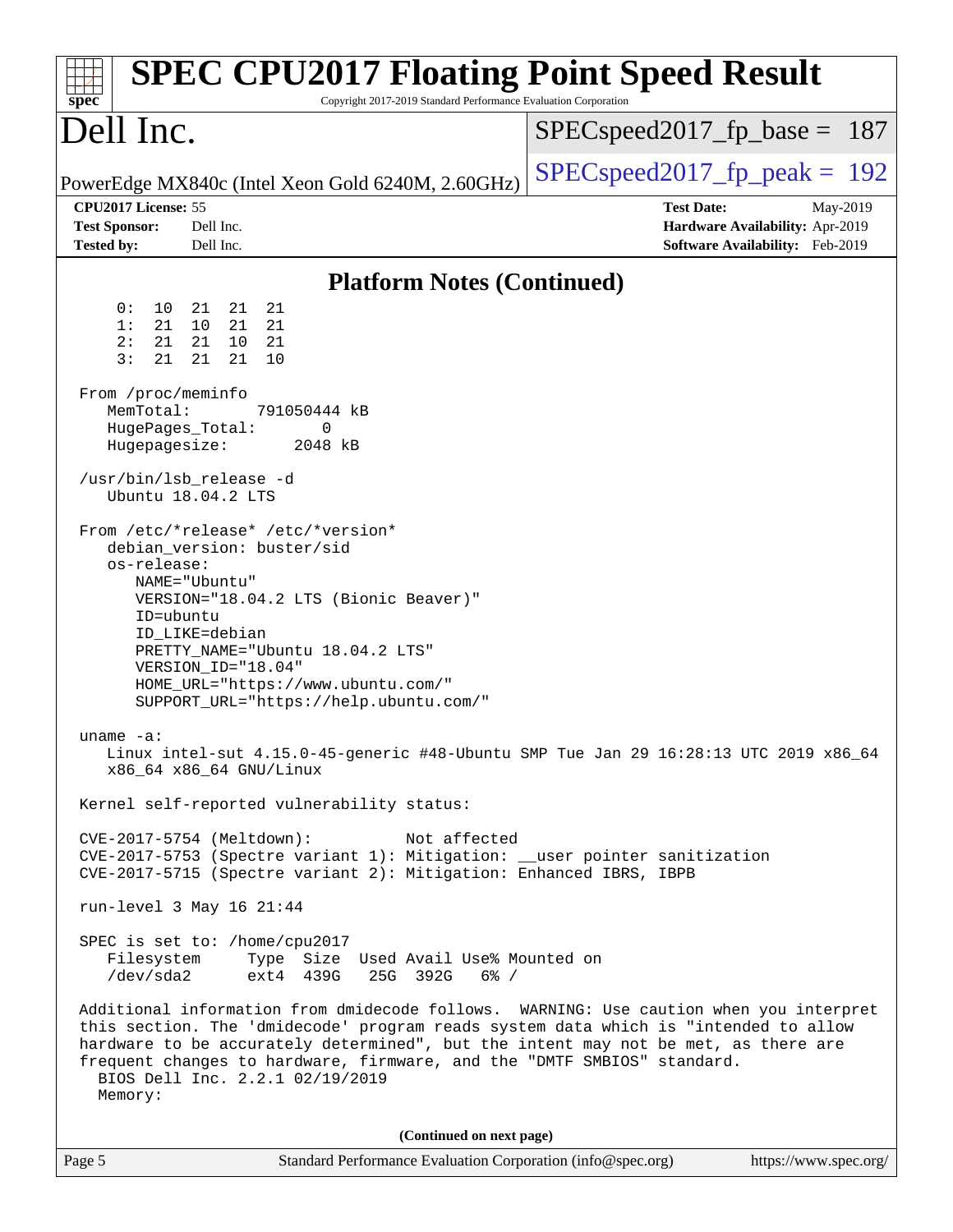# **[spec](http://www.spec.org/)**

# **[SPEC CPU2017 Floating Point Speed Result](http://www.spec.org/auto/cpu2017/Docs/result-fields.html#SPECCPU2017FloatingPointSpeedResult)**

Copyright 2017-2019 Standard Performance Evaluation Corporation

## Dell Inc.

[SPECspeed2017\\_fp\\_base =](http://www.spec.org/auto/cpu2017/Docs/result-fields.html#SPECspeed2017fpbase) 187

PowerEdge MX840c (Intel Xeon Gold 6240M, 2.60GHz)  $\left|$  [SPECspeed2017\\_fp\\_peak =](http://www.spec.org/auto/cpu2017/Docs/result-fields.html#SPECspeed2017fppeak) 192

**[CPU2017 License:](http://www.spec.org/auto/cpu2017/Docs/result-fields.html#CPU2017License)** 55 **[Test Date:](http://www.spec.org/auto/cpu2017/Docs/result-fields.html#TestDate)** May-2019 **[Test Sponsor:](http://www.spec.org/auto/cpu2017/Docs/result-fields.html#TestSponsor)** Dell Inc. **[Hardware Availability:](http://www.spec.org/auto/cpu2017/Docs/result-fields.html#HardwareAvailability)** Apr-2019 **[Tested by:](http://www.spec.org/auto/cpu2017/Docs/result-fields.html#Testedby)** Dell Inc. **[Software Availability:](http://www.spec.org/auto/cpu2017/Docs/result-fields.html#SoftwareAvailability)** Feb-2019

#### **[Platform Notes \(Continued\)](http://www.spec.org/auto/cpu2017/Docs/result-fields.html#PlatformNotes)**

 26x 002C00B3002C 18ASF2G72PDZ-2G6D1 16 GB 2 rank 2666 2x 00AD00B300AD HMA82GR7AFR8N-VK 16 GB 2 rank 2666 1x 00AD063200AD HMA82GR7AFR8N-VK 16 GB 2 rank 2666 19x 00CE063200CE M393A2K43BB1-CTD 16 GB 2 rank 2666

(End of data from sysinfo program)

#### **[Compiler Version Notes](http://www.spec.org/auto/cpu2017/Docs/result-fields.html#CompilerVersionNotes)**

Page 6 Standard Performance Evaluation Corporation [\(info@spec.org\)](mailto:info@spec.org) <https://www.spec.org/> ============================================================================== CC 619.lbm\_s(base, peak) 638.imagick\_s(base, peak) 644.nab\_s(base, peak) ------------------------------------------------------------------------------ Intel(R) C Intel(R) 64 Compiler for applications running on Intel(R) 64, Version 19.0.1.144 Build 20181018 Copyright (C) 1985-2018 Intel Corporation. All rights reserved. ------------------------------------------------------------------------------ ============================================================================== FC 607.cactuBSSN s(base, peak) ------------------------------------------------------------------------------ Intel(R) C++ Intel(R) 64 Compiler for applications running on Intel(R) 64, Version 19.0.1.144 Build 20181018 Copyright (C) 1985-2018 Intel Corporation. All rights reserved. Intel(R) C Intel(R) 64 Compiler for applications running on Intel(R)  $64$ , Version 19.0.1.144 Build 20181018 Copyright (C) 1985-2018 Intel Corporation. All rights reserved. Intel(R) Fortran Intel(R) 64 Compiler for applications running on Intel(R) 64, Version 19.0.1.144 Build 20181018 Copyright (C) 1985-2018 Intel Corporation. All rights reserved. ------------------------------------------------------------------------------ ============================================================================== FC 603.bwaves\_s(base) 649.fotonik3d\_s(base) 654.roms\_s(base, peak) ------------------------------------------------------------------------------ Intel(R) Fortran Intel(R) 64 Compiler for applications running on Intel(R) 64, Version 19.0.1.144 Build 20181018 Copyright (C) 1985-2018 Intel Corporation. All rights reserved. ------------------------------------------------------------------------------ ============================================================================== FC 603.bwaves\_s(peak) 649.fotonik3d\_s(peak) ------------------------------------------------------------------------------ Intel(R) Fortran Intel(R) 64 Compiler for applications running on Intel(R) 64, Version 19.0.1.144 Build 20181018 Copyright (C) 1985-2018 Intel Corporation. All rights reserved. ------------------------------------------------------------------------------ **(Continued on next page)**

| Standard Performance Evaluation Corporation |
|---------------------------------------------|
|---------------------------------------------|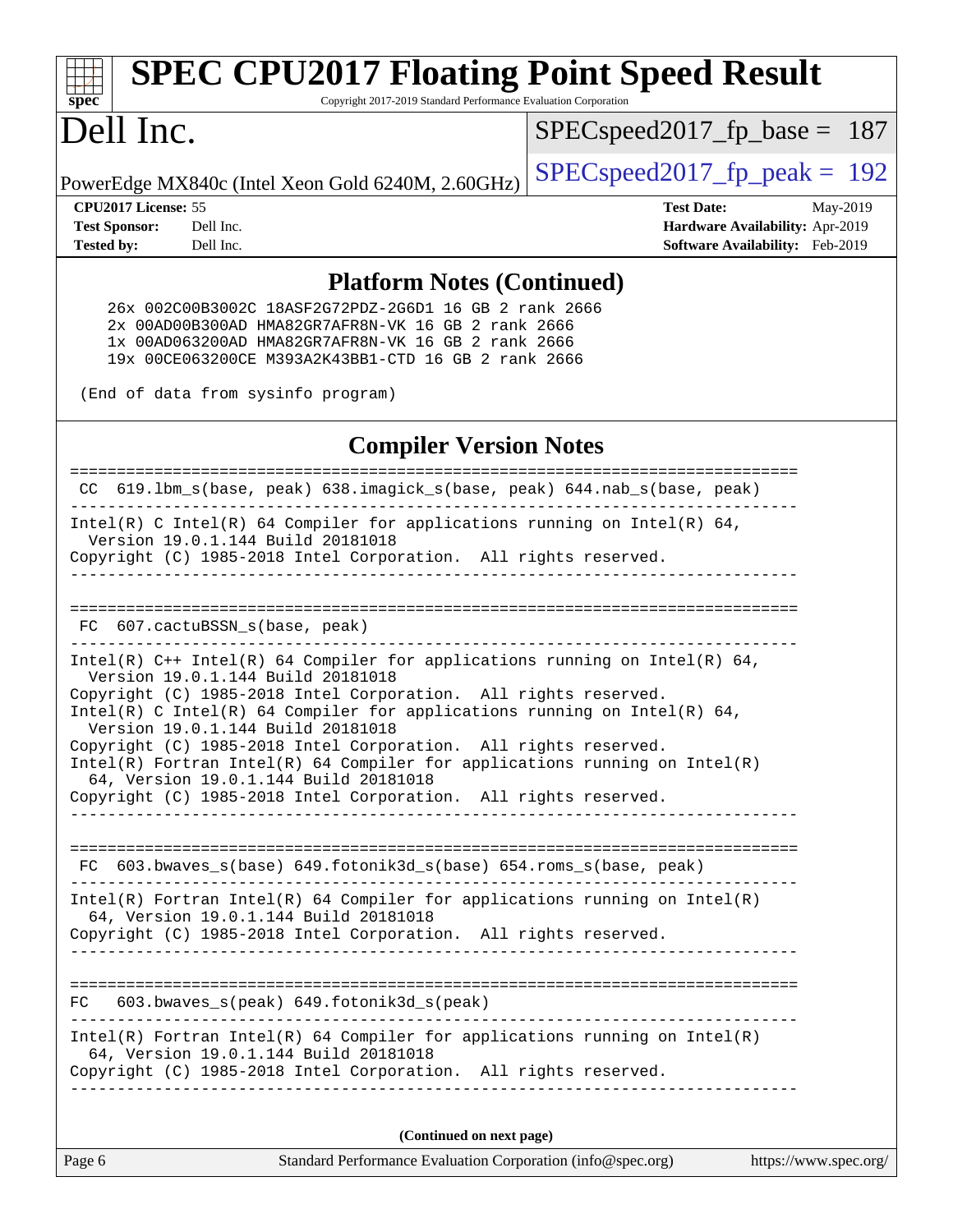| <b>SPEC CPU2017 Floating Point Speed Result</b><br>Copyright 2017-2019 Standard Performance Evaluation Corporation<br>spec <sup>®</sup>                                                                                                                                                                                                                                                                                                      |                                                                                                     |  |  |  |  |
|----------------------------------------------------------------------------------------------------------------------------------------------------------------------------------------------------------------------------------------------------------------------------------------------------------------------------------------------------------------------------------------------------------------------------------------------|-----------------------------------------------------------------------------------------------------|--|--|--|--|
| Dell Inc.                                                                                                                                                                                                                                                                                                                                                                                                                                    | $SPEC speed2017_fp\_base = 187$                                                                     |  |  |  |  |
| PowerEdge MX840c (Intel Xeon Gold 6240M, 2.60GHz)                                                                                                                                                                                                                                                                                                                                                                                            | $SPEC speed2017_fp\_peak = 192$                                                                     |  |  |  |  |
| CPU <sub>2017</sub> License: 55<br><b>Test Sponsor:</b><br>Dell Inc.<br><b>Tested by:</b><br>Dell Inc.                                                                                                                                                                                                                                                                                                                                       | <b>Test Date:</b><br>May-2019<br>Hardware Availability: Apr-2019<br>Software Availability: Feb-2019 |  |  |  |  |
| <b>Compiler Version Notes (Continued)</b>                                                                                                                                                                                                                                                                                                                                                                                                    |                                                                                                     |  |  |  |  |
| $CC$ 621.wrf_s(base) 627.cam4_s(base, peak) 628.pop2_s(base)<br>$Intel(R)$ Fortran Intel(R) 64 Compiler for applications running on Intel(R)<br>64, Version 19.0.1.144 Build 20181018<br>Copyright (C) 1985-2018 Intel Corporation. All rights reserved.<br>Intel(R) C Intel(R) 64 Compiler for applications running on Intel(R) 64,<br>Version 19.0.1.144 Build 20181018<br>Copyright (C) 1985-2018 Intel Corporation. All rights reserved. |                                                                                                     |  |  |  |  |
| $621.wrf$ s(peak) $628.pop2$ s(peak)<br>CC.                                                                                                                                                                                                                                                                                                                                                                                                  |                                                                                                     |  |  |  |  |
| $Intel(R)$ Fortran Intel(R) 64 Compiler for applications running on Intel(R)<br>64, Version 19.0.1.144 Build 20181018<br>Copyright (C) 1985-2018 Intel Corporation. All rights reserved.<br>Intel(R) C Intel(R) 64 Compiler for applications running on Intel(R) 64,<br>Version 19.0.1.144 Build 20181018<br>Copyright (C) 1985-2018 Intel Corporation. All rights reserved.                                                                 |                                                                                                     |  |  |  |  |

## **[Base Compiler Invocation](http://www.spec.org/auto/cpu2017/Docs/result-fields.html#BaseCompilerInvocation)**

------------------------------------------------------------------------------

[C benchmarks](http://www.spec.org/auto/cpu2017/Docs/result-fields.html#Cbenchmarks): [icc -m64 -std=c11](http://www.spec.org/cpu2017/results/res2019q3/cpu2017-20190624-15413.flags.html#user_CCbase_intel_icc_64bit_c11_33ee0cdaae7deeeab2a9725423ba97205ce30f63b9926c2519791662299b76a0318f32ddfffdc46587804de3178b4f9328c46fa7c2b0cd779d7a61945c91cd35)

[Fortran benchmarks](http://www.spec.org/auto/cpu2017/Docs/result-fields.html#Fortranbenchmarks): [ifort -m64](http://www.spec.org/cpu2017/results/res2019q3/cpu2017-20190624-15413.flags.html#user_FCbase_intel_ifort_64bit_24f2bb282fbaeffd6157abe4f878425411749daecae9a33200eee2bee2fe76f3b89351d69a8130dd5949958ce389cf37ff59a95e7a40d588e8d3a57e0c3fd751)

[Benchmarks using both Fortran and C](http://www.spec.org/auto/cpu2017/Docs/result-fields.html#BenchmarksusingbothFortranandC): [ifort -m64](http://www.spec.org/cpu2017/results/res2019q3/cpu2017-20190624-15413.flags.html#user_CC_FCbase_intel_ifort_64bit_24f2bb282fbaeffd6157abe4f878425411749daecae9a33200eee2bee2fe76f3b89351d69a8130dd5949958ce389cf37ff59a95e7a40d588e8d3a57e0c3fd751) [icc -m64 -std=c11](http://www.spec.org/cpu2017/results/res2019q3/cpu2017-20190624-15413.flags.html#user_CC_FCbase_intel_icc_64bit_c11_33ee0cdaae7deeeab2a9725423ba97205ce30f63b9926c2519791662299b76a0318f32ddfffdc46587804de3178b4f9328c46fa7c2b0cd779d7a61945c91cd35)

[Benchmarks using Fortran, C, and C++:](http://www.spec.org/auto/cpu2017/Docs/result-fields.html#BenchmarksusingFortranCandCXX) [icpc -m64](http://www.spec.org/cpu2017/results/res2019q3/cpu2017-20190624-15413.flags.html#user_CC_CXX_FCbase_intel_icpc_64bit_4ecb2543ae3f1412ef961e0650ca070fec7b7afdcd6ed48761b84423119d1bf6bdf5cad15b44d48e7256388bc77273b966e5eb805aefd121eb22e9299b2ec9d9) [icc -m64 -std=c11](http://www.spec.org/cpu2017/results/res2019q3/cpu2017-20190624-15413.flags.html#user_CC_CXX_FCbase_intel_icc_64bit_c11_33ee0cdaae7deeeab2a9725423ba97205ce30f63b9926c2519791662299b76a0318f32ddfffdc46587804de3178b4f9328c46fa7c2b0cd779d7a61945c91cd35) [ifort -m64](http://www.spec.org/cpu2017/results/res2019q3/cpu2017-20190624-15413.flags.html#user_CC_CXX_FCbase_intel_ifort_64bit_24f2bb282fbaeffd6157abe4f878425411749daecae9a33200eee2bee2fe76f3b89351d69a8130dd5949958ce389cf37ff59a95e7a40d588e8d3a57e0c3fd751)

## **[Base Portability Flags](http://www.spec.org/auto/cpu2017/Docs/result-fields.html#BasePortabilityFlags)**

 603.bwaves\_s: [-DSPEC\\_LP64](http://www.spec.org/cpu2017/results/res2019q3/cpu2017-20190624-15413.flags.html#suite_basePORTABILITY603_bwaves_s_DSPEC_LP64) 607.cactuBSSN\_s: [-DSPEC\\_LP64](http://www.spec.org/cpu2017/results/res2019q3/cpu2017-20190624-15413.flags.html#suite_basePORTABILITY607_cactuBSSN_s_DSPEC_LP64) 619.lbm\_s: [-DSPEC\\_LP64](http://www.spec.org/cpu2017/results/res2019q3/cpu2017-20190624-15413.flags.html#suite_basePORTABILITY619_lbm_s_DSPEC_LP64) 621.wrf\_s: [-DSPEC\\_LP64](http://www.spec.org/cpu2017/results/res2019q3/cpu2017-20190624-15413.flags.html#suite_basePORTABILITY621_wrf_s_DSPEC_LP64) [-DSPEC\\_CASE\\_FLAG](http://www.spec.org/cpu2017/results/res2019q3/cpu2017-20190624-15413.flags.html#b621.wrf_s_baseCPORTABILITY_DSPEC_CASE_FLAG) [-convert big\\_endian](http://www.spec.org/cpu2017/results/res2019q3/cpu2017-20190624-15413.flags.html#user_baseFPORTABILITY621_wrf_s_convert_big_endian_c3194028bc08c63ac5d04de18c48ce6d347e4e562e8892b8bdbdc0214820426deb8554edfa529a3fb25a586e65a3d812c835984020483e7e73212c4d31a38223)

**(Continued on next page)**

Page 7 Standard Performance Evaluation Corporation [\(info@spec.org\)](mailto:info@spec.org) <https://www.spec.org/>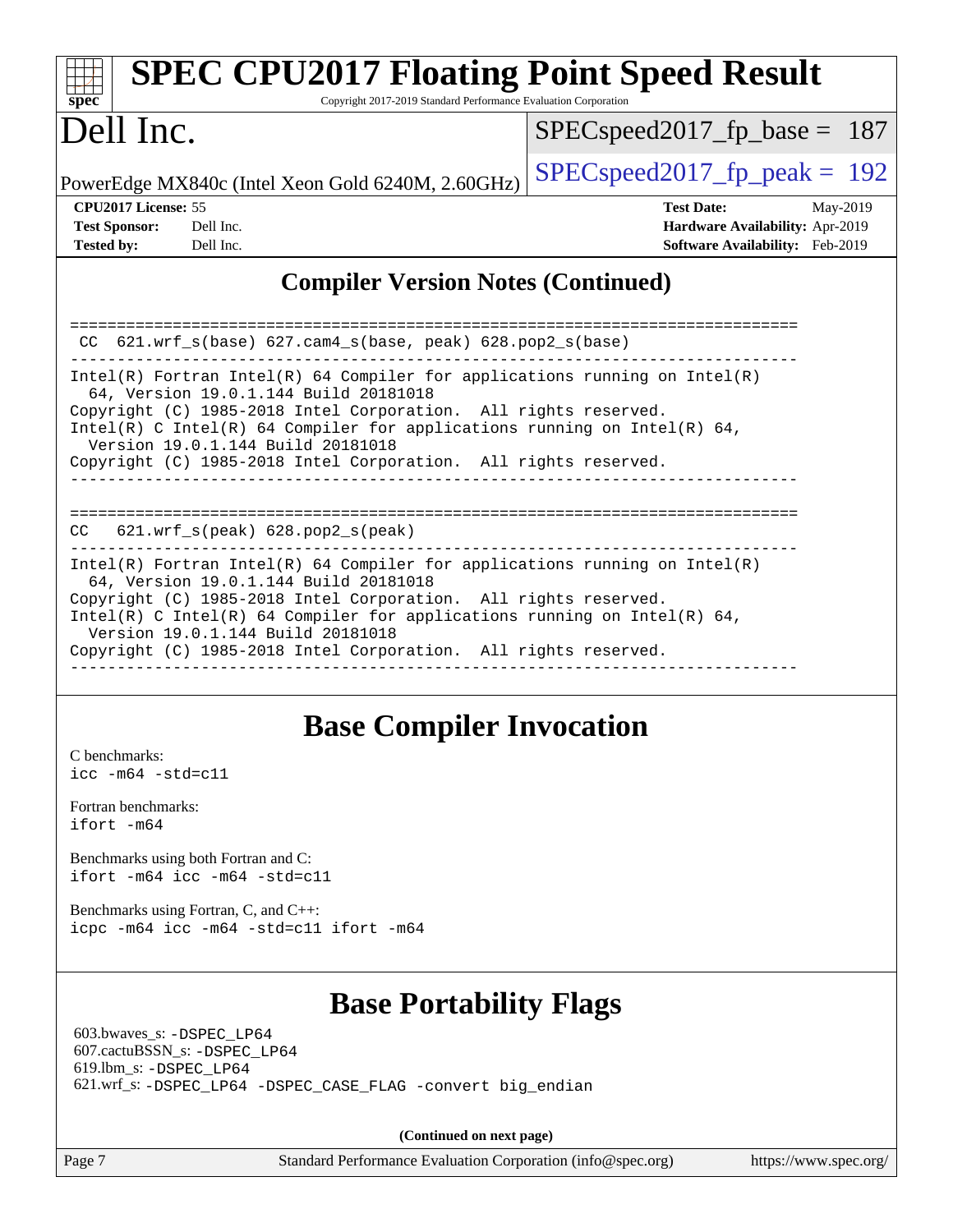# **[spec](http://www.spec.org/)**

## **[SPEC CPU2017 Floating Point Speed Result](http://www.spec.org/auto/cpu2017/Docs/result-fields.html#SPECCPU2017FloatingPointSpeedResult)**

Copyright 2017-2019 Standard Performance Evaluation Corporation

## Dell Inc.

SPECspeed2017 fp base =  $187$ 

PowerEdge MX840c (Intel Xeon Gold 6240M, 2.60GHz)  $\left|$  [SPECspeed2017\\_fp\\_peak =](http://www.spec.org/auto/cpu2017/Docs/result-fields.html#SPECspeed2017fppeak) 192

**[CPU2017 License:](http://www.spec.org/auto/cpu2017/Docs/result-fields.html#CPU2017License)** 55 **[Test Date:](http://www.spec.org/auto/cpu2017/Docs/result-fields.html#TestDate)** May-2019 **[Test Sponsor:](http://www.spec.org/auto/cpu2017/Docs/result-fields.html#TestSponsor)** Dell Inc. **[Hardware Availability:](http://www.spec.org/auto/cpu2017/Docs/result-fields.html#HardwareAvailability)** Apr-2019 **[Tested by:](http://www.spec.org/auto/cpu2017/Docs/result-fields.html#Testedby)** Dell Inc. **[Software Availability:](http://www.spec.org/auto/cpu2017/Docs/result-fields.html#SoftwareAvailability)** Feb-2019

## **[Base Portability Flags \(Continued\)](http://www.spec.org/auto/cpu2017/Docs/result-fields.html#BasePortabilityFlags)**

 627.cam4\_s: [-DSPEC\\_LP64](http://www.spec.org/cpu2017/results/res2019q3/cpu2017-20190624-15413.flags.html#suite_basePORTABILITY627_cam4_s_DSPEC_LP64) [-DSPEC\\_CASE\\_FLAG](http://www.spec.org/cpu2017/results/res2019q3/cpu2017-20190624-15413.flags.html#b627.cam4_s_baseCPORTABILITY_DSPEC_CASE_FLAG) 628.pop2\_s: [-DSPEC\\_LP64](http://www.spec.org/cpu2017/results/res2019q3/cpu2017-20190624-15413.flags.html#suite_basePORTABILITY628_pop2_s_DSPEC_LP64) [-DSPEC\\_CASE\\_FLAG](http://www.spec.org/cpu2017/results/res2019q3/cpu2017-20190624-15413.flags.html#b628.pop2_s_baseCPORTABILITY_DSPEC_CASE_FLAG) [-convert big\\_endian](http://www.spec.org/cpu2017/results/res2019q3/cpu2017-20190624-15413.flags.html#user_baseFPORTABILITY628_pop2_s_convert_big_endian_c3194028bc08c63ac5d04de18c48ce6d347e4e562e8892b8bdbdc0214820426deb8554edfa529a3fb25a586e65a3d812c835984020483e7e73212c4d31a38223) [-assume byterecl](http://www.spec.org/cpu2017/results/res2019q3/cpu2017-20190624-15413.flags.html#user_baseFPORTABILITY628_pop2_s_assume_byterecl_7e47d18b9513cf18525430bbf0f2177aa9bf368bc7a059c09b2c06a34b53bd3447c950d3f8d6c70e3faf3a05c8557d66a5798b567902e8849adc142926523472) 638.imagick\_s: [-DSPEC\\_LP64](http://www.spec.org/cpu2017/results/res2019q3/cpu2017-20190624-15413.flags.html#suite_basePORTABILITY638_imagick_s_DSPEC_LP64) 644.nab\_s: [-DSPEC\\_LP64](http://www.spec.org/cpu2017/results/res2019q3/cpu2017-20190624-15413.flags.html#suite_basePORTABILITY644_nab_s_DSPEC_LP64) 649.fotonik3d\_s: [-DSPEC\\_LP64](http://www.spec.org/cpu2017/results/res2019q3/cpu2017-20190624-15413.flags.html#suite_basePORTABILITY649_fotonik3d_s_DSPEC_LP64) 654.roms\_s: [-DSPEC\\_LP64](http://www.spec.org/cpu2017/results/res2019q3/cpu2017-20190624-15413.flags.html#suite_basePORTABILITY654_roms_s_DSPEC_LP64)

## **[Base Optimization Flags](http://www.spec.org/auto/cpu2017/Docs/result-fields.html#BaseOptimizationFlags)**

[C benchmarks](http://www.spec.org/auto/cpu2017/Docs/result-fields.html#Cbenchmarks):

[-xCORE-AVX512](http://www.spec.org/cpu2017/results/res2019q3/cpu2017-20190624-15413.flags.html#user_CCbase_f-xCORE-AVX512) [-ipo](http://www.spec.org/cpu2017/results/res2019q3/cpu2017-20190624-15413.flags.html#user_CCbase_f-ipo) [-O3](http://www.spec.org/cpu2017/results/res2019q3/cpu2017-20190624-15413.flags.html#user_CCbase_f-O3) [-no-prec-div](http://www.spec.org/cpu2017/results/res2019q3/cpu2017-20190624-15413.flags.html#user_CCbase_f-no-prec-div) [-qopt-prefetch](http://www.spec.org/cpu2017/results/res2019q3/cpu2017-20190624-15413.flags.html#user_CCbase_f-qopt-prefetch) [-ffinite-math-only](http://www.spec.org/cpu2017/results/res2019q3/cpu2017-20190624-15413.flags.html#user_CCbase_f_finite_math_only_cb91587bd2077682c4b38af759c288ed7c732db004271a9512da14a4f8007909a5f1427ecbf1a0fb78ff2a814402c6114ac565ca162485bbcae155b5e4258871) [-qopt-mem-layout-trans=4](http://www.spec.org/cpu2017/results/res2019q3/cpu2017-20190624-15413.flags.html#user_CCbase_f-qopt-mem-layout-trans_fa39e755916c150a61361b7846f310bcdf6f04e385ef281cadf3647acec3f0ae266d1a1d22d972a7087a248fd4e6ca390a3634700869573d231a252c784941a8) [-qopenmp](http://www.spec.org/cpu2017/results/res2019q3/cpu2017-20190624-15413.flags.html#user_CCbase_qopenmp_16be0c44f24f464004c6784a7acb94aca937f053568ce72f94b139a11c7c168634a55f6653758ddd83bcf7b8463e8028bb0b48b77bcddc6b78d5d95bb1df2967) [-DSPEC\\_OPENMP](http://www.spec.org/cpu2017/results/res2019q3/cpu2017-20190624-15413.flags.html#suite_CCbase_DSPEC_OPENMP)

[Fortran benchmarks](http://www.spec.org/auto/cpu2017/Docs/result-fields.html#Fortranbenchmarks):

[-DSPEC\\_OPENMP](http://www.spec.org/cpu2017/results/res2019q3/cpu2017-20190624-15413.flags.html#suite_FCbase_DSPEC_OPENMP) [-xCORE-AVX512](http://www.spec.org/cpu2017/results/res2019q3/cpu2017-20190624-15413.flags.html#user_FCbase_f-xCORE-AVX512) [-ipo](http://www.spec.org/cpu2017/results/res2019q3/cpu2017-20190624-15413.flags.html#user_FCbase_f-ipo) [-O3](http://www.spec.org/cpu2017/results/res2019q3/cpu2017-20190624-15413.flags.html#user_FCbase_f-O3) [-no-prec-div](http://www.spec.org/cpu2017/results/res2019q3/cpu2017-20190624-15413.flags.html#user_FCbase_f-no-prec-div) [-qopt-prefetch](http://www.spec.org/cpu2017/results/res2019q3/cpu2017-20190624-15413.flags.html#user_FCbase_f-qopt-prefetch) [-ffinite-math-only](http://www.spec.org/cpu2017/results/res2019q3/cpu2017-20190624-15413.flags.html#user_FCbase_f_finite_math_only_cb91587bd2077682c4b38af759c288ed7c732db004271a9512da14a4f8007909a5f1427ecbf1a0fb78ff2a814402c6114ac565ca162485bbcae155b5e4258871) [-qopt-mem-layout-trans=4](http://www.spec.org/cpu2017/results/res2019q3/cpu2017-20190624-15413.flags.html#user_FCbase_f-qopt-mem-layout-trans_fa39e755916c150a61361b7846f310bcdf6f04e385ef281cadf3647acec3f0ae266d1a1d22d972a7087a248fd4e6ca390a3634700869573d231a252c784941a8) [-qopenmp](http://www.spec.org/cpu2017/results/res2019q3/cpu2017-20190624-15413.flags.html#user_FCbase_qopenmp_16be0c44f24f464004c6784a7acb94aca937f053568ce72f94b139a11c7c168634a55f6653758ddd83bcf7b8463e8028bb0b48b77bcddc6b78d5d95bb1df2967) [-nostandard-realloc-lhs](http://www.spec.org/cpu2017/results/res2019q3/cpu2017-20190624-15413.flags.html#user_FCbase_f_2003_std_realloc_82b4557e90729c0f113870c07e44d33d6f5a304b4f63d4c15d2d0f1fab99f5daaed73bdb9275d9ae411527f28b936061aa8b9c8f2d63842963b95c9dd6426b8a)

[Benchmarks using both Fortran and C](http://www.spec.org/auto/cpu2017/Docs/result-fields.html#BenchmarksusingbothFortranandC): [-xCORE-AVX512](http://www.spec.org/cpu2017/results/res2019q3/cpu2017-20190624-15413.flags.html#user_CC_FCbase_f-xCORE-AVX512) [-ipo](http://www.spec.org/cpu2017/results/res2019q3/cpu2017-20190624-15413.flags.html#user_CC_FCbase_f-ipo) [-O3](http://www.spec.org/cpu2017/results/res2019q3/cpu2017-20190624-15413.flags.html#user_CC_FCbase_f-O3) [-no-prec-div](http://www.spec.org/cpu2017/results/res2019q3/cpu2017-20190624-15413.flags.html#user_CC_FCbase_f-no-prec-div) [-qopt-prefetch](http://www.spec.org/cpu2017/results/res2019q3/cpu2017-20190624-15413.flags.html#user_CC_FCbase_f-qopt-prefetch)

[-ffinite-math-only](http://www.spec.org/cpu2017/results/res2019q3/cpu2017-20190624-15413.flags.html#user_CC_FCbase_f_finite_math_only_cb91587bd2077682c4b38af759c288ed7c732db004271a9512da14a4f8007909a5f1427ecbf1a0fb78ff2a814402c6114ac565ca162485bbcae155b5e4258871) [-qopt-mem-layout-trans=4](http://www.spec.org/cpu2017/results/res2019q3/cpu2017-20190624-15413.flags.html#user_CC_FCbase_f-qopt-mem-layout-trans_fa39e755916c150a61361b7846f310bcdf6f04e385ef281cadf3647acec3f0ae266d1a1d22d972a7087a248fd4e6ca390a3634700869573d231a252c784941a8) [-qopenmp](http://www.spec.org/cpu2017/results/res2019q3/cpu2017-20190624-15413.flags.html#user_CC_FCbase_qopenmp_16be0c44f24f464004c6784a7acb94aca937f053568ce72f94b139a11c7c168634a55f6653758ddd83bcf7b8463e8028bb0b48b77bcddc6b78d5d95bb1df2967) [-DSPEC\\_OPENMP](http://www.spec.org/cpu2017/results/res2019q3/cpu2017-20190624-15413.flags.html#suite_CC_FCbase_DSPEC_OPENMP) [-nostandard-realloc-lhs](http://www.spec.org/cpu2017/results/res2019q3/cpu2017-20190624-15413.flags.html#user_CC_FCbase_f_2003_std_realloc_82b4557e90729c0f113870c07e44d33d6f5a304b4f63d4c15d2d0f1fab99f5daaed73bdb9275d9ae411527f28b936061aa8b9c8f2d63842963b95c9dd6426b8a)

[Benchmarks using Fortran, C, and C++:](http://www.spec.org/auto/cpu2017/Docs/result-fields.html#BenchmarksusingFortranCandCXX) [-xCORE-AVX512](http://www.spec.org/cpu2017/results/res2019q3/cpu2017-20190624-15413.flags.html#user_CC_CXX_FCbase_f-xCORE-AVX512) [-ipo](http://www.spec.org/cpu2017/results/res2019q3/cpu2017-20190624-15413.flags.html#user_CC_CXX_FCbase_f-ipo) [-O3](http://www.spec.org/cpu2017/results/res2019q3/cpu2017-20190624-15413.flags.html#user_CC_CXX_FCbase_f-O3) [-no-prec-div](http://www.spec.org/cpu2017/results/res2019q3/cpu2017-20190624-15413.flags.html#user_CC_CXX_FCbase_f-no-prec-div) [-qopt-prefetch](http://www.spec.org/cpu2017/results/res2019q3/cpu2017-20190624-15413.flags.html#user_CC_CXX_FCbase_f-qopt-prefetch) [-ffinite-math-only](http://www.spec.org/cpu2017/results/res2019q3/cpu2017-20190624-15413.flags.html#user_CC_CXX_FCbase_f_finite_math_only_cb91587bd2077682c4b38af759c288ed7c732db004271a9512da14a4f8007909a5f1427ecbf1a0fb78ff2a814402c6114ac565ca162485bbcae155b5e4258871) [-qopt-mem-layout-trans=4](http://www.spec.org/cpu2017/results/res2019q3/cpu2017-20190624-15413.flags.html#user_CC_CXX_FCbase_f-qopt-mem-layout-trans_fa39e755916c150a61361b7846f310bcdf6f04e385ef281cadf3647acec3f0ae266d1a1d22d972a7087a248fd4e6ca390a3634700869573d231a252c784941a8) [-qopenmp](http://www.spec.org/cpu2017/results/res2019q3/cpu2017-20190624-15413.flags.html#user_CC_CXX_FCbase_qopenmp_16be0c44f24f464004c6784a7acb94aca937f053568ce72f94b139a11c7c168634a55f6653758ddd83bcf7b8463e8028bb0b48b77bcddc6b78d5d95bb1df2967) [-DSPEC\\_OPENMP](http://www.spec.org/cpu2017/results/res2019q3/cpu2017-20190624-15413.flags.html#suite_CC_CXX_FCbase_DSPEC_OPENMP) [-nostandard-realloc-lhs](http://www.spec.org/cpu2017/results/res2019q3/cpu2017-20190624-15413.flags.html#user_CC_CXX_FCbase_f_2003_std_realloc_82b4557e90729c0f113870c07e44d33d6f5a304b4f63d4c15d2d0f1fab99f5daaed73bdb9275d9ae411527f28b936061aa8b9c8f2d63842963b95c9dd6426b8a)

## **[Peak Compiler Invocation](http://www.spec.org/auto/cpu2017/Docs/result-fields.html#PeakCompilerInvocation)**

[C benchmarks](http://www.spec.org/auto/cpu2017/Docs/result-fields.html#Cbenchmarks): [icc -m64 -std=c11](http://www.spec.org/cpu2017/results/res2019q3/cpu2017-20190624-15413.flags.html#user_CCpeak_intel_icc_64bit_c11_33ee0cdaae7deeeab2a9725423ba97205ce30f63b9926c2519791662299b76a0318f32ddfffdc46587804de3178b4f9328c46fa7c2b0cd779d7a61945c91cd35)

[Fortran benchmarks](http://www.spec.org/auto/cpu2017/Docs/result-fields.html#Fortranbenchmarks): [ifort -m64](http://www.spec.org/cpu2017/results/res2019q3/cpu2017-20190624-15413.flags.html#user_FCpeak_intel_ifort_64bit_24f2bb282fbaeffd6157abe4f878425411749daecae9a33200eee2bee2fe76f3b89351d69a8130dd5949958ce389cf37ff59a95e7a40d588e8d3a57e0c3fd751)

[Benchmarks using both Fortran and C](http://www.spec.org/auto/cpu2017/Docs/result-fields.html#BenchmarksusingbothFortranandC): [ifort -m64](http://www.spec.org/cpu2017/results/res2019q3/cpu2017-20190624-15413.flags.html#user_CC_FCpeak_intel_ifort_64bit_24f2bb282fbaeffd6157abe4f878425411749daecae9a33200eee2bee2fe76f3b89351d69a8130dd5949958ce389cf37ff59a95e7a40d588e8d3a57e0c3fd751) [icc -m64 -std=c11](http://www.spec.org/cpu2017/results/res2019q3/cpu2017-20190624-15413.flags.html#user_CC_FCpeak_intel_icc_64bit_c11_33ee0cdaae7deeeab2a9725423ba97205ce30f63b9926c2519791662299b76a0318f32ddfffdc46587804de3178b4f9328c46fa7c2b0cd779d7a61945c91cd35)

[Benchmarks using Fortran, C, and C++:](http://www.spec.org/auto/cpu2017/Docs/result-fields.html#BenchmarksusingFortranCandCXX) [icpc -m64](http://www.spec.org/cpu2017/results/res2019q3/cpu2017-20190624-15413.flags.html#user_CC_CXX_FCpeak_intel_icpc_64bit_4ecb2543ae3f1412ef961e0650ca070fec7b7afdcd6ed48761b84423119d1bf6bdf5cad15b44d48e7256388bc77273b966e5eb805aefd121eb22e9299b2ec9d9) [icc -m64 -std=c11](http://www.spec.org/cpu2017/results/res2019q3/cpu2017-20190624-15413.flags.html#user_CC_CXX_FCpeak_intel_icc_64bit_c11_33ee0cdaae7deeeab2a9725423ba97205ce30f63b9926c2519791662299b76a0318f32ddfffdc46587804de3178b4f9328c46fa7c2b0cd779d7a61945c91cd35) [ifort -m64](http://www.spec.org/cpu2017/results/res2019q3/cpu2017-20190624-15413.flags.html#user_CC_CXX_FCpeak_intel_ifort_64bit_24f2bb282fbaeffd6157abe4f878425411749daecae9a33200eee2bee2fe76f3b89351d69a8130dd5949958ce389cf37ff59a95e7a40d588e8d3a57e0c3fd751)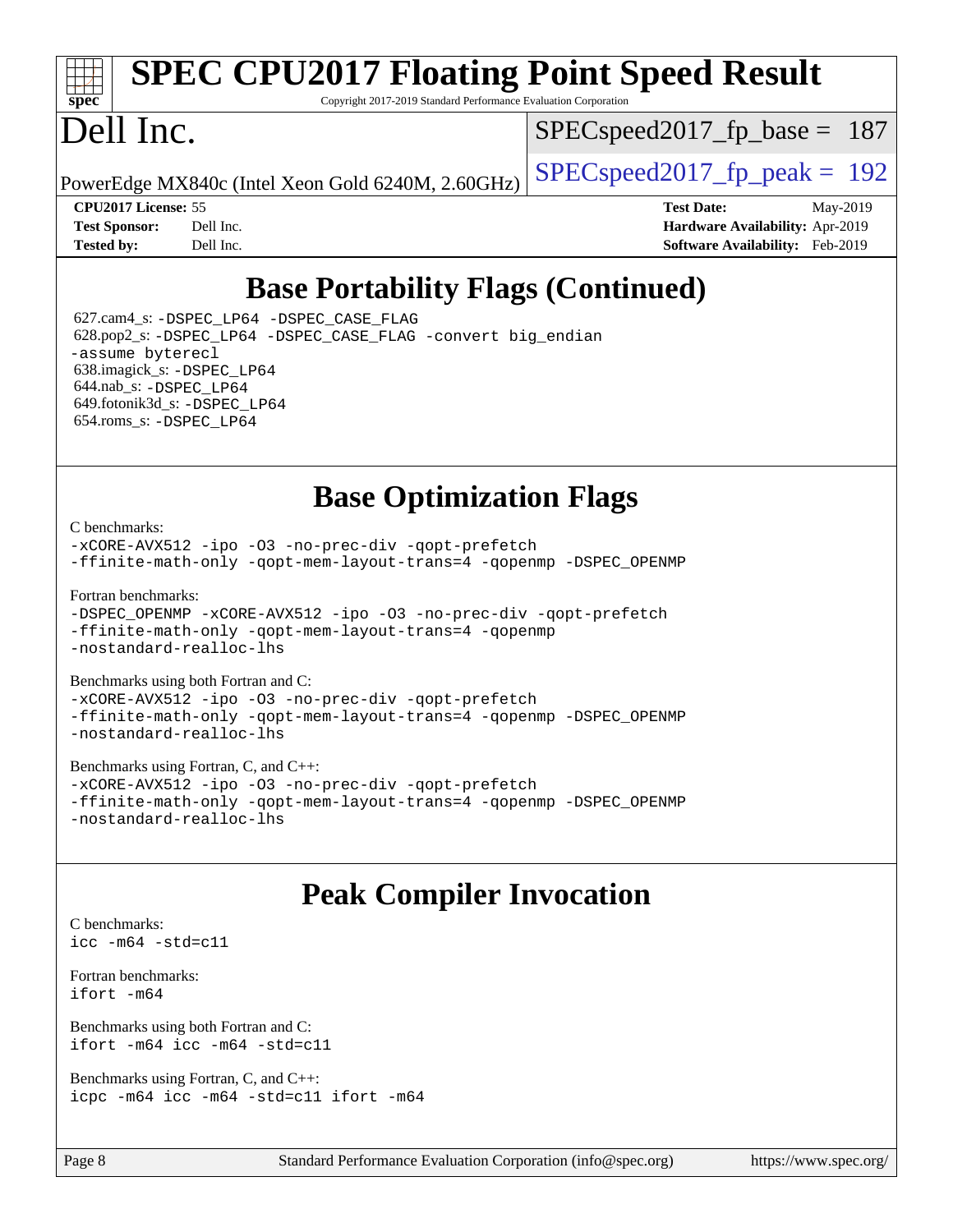#### Page 9 Standard Performance Evaluation Corporation [\(info@spec.org\)](mailto:info@spec.org) <https://www.spec.org/> **[spec](http://www.spec.org/) [SPEC CPU2017 Floating Point Speed Result](http://www.spec.org/auto/cpu2017/Docs/result-fields.html#SPECCPU2017FloatingPointSpeedResult)** Copyright 2017-2019 Standard Performance Evaluation Corporation Dell Inc. PowerEdge MX840c (Intel Xeon Gold 6240M, 2.60GHz)  $\left|$  [SPECspeed2017\\_fp\\_peak =](http://www.spec.org/auto/cpu2017/Docs/result-fields.html#SPECspeed2017fppeak) 192 SPECspeed2017 fp base =  $187$ **[CPU2017 License:](http://www.spec.org/auto/cpu2017/Docs/result-fields.html#CPU2017License)** 55 **[Test Date:](http://www.spec.org/auto/cpu2017/Docs/result-fields.html#TestDate)** May-2019 **[Test Sponsor:](http://www.spec.org/auto/cpu2017/Docs/result-fields.html#TestSponsor)** Dell Inc. **[Hardware Availability:](http://www.spec.org/auto/cpu2017/Docs/result-fields.html#HardwareAvailability)** Apr-2019 **[Tested by:](http://www.spec.org/auto/cpu2017/Docs/result-fields.html#Testedby)** Dell Inc. **[Software Availability:](http://www.spec.org/auto/cpu2017/Docs/result-fields.html#SoftwareAvailability)** Feb-2019 **[Peak Portability Flags](http://www.spec.org/auto/cpu2017/Docs/result-fields.html#PeakPortabilityFlags)** Same as Base Portability Flags **[Peak Optimization Flags](http://www.spec.org/auto/cpu2017/Docs/result-fields.html#PeakOptimizationFlags)** [C benchmarks](http://www.spec.org/auto/cpu2017/Docs/result-fields.html#Cbenchmarks): [-xCORE-AVX512](http://www.spec.org/cpu2017/results/res2019q3/cpu2017-20190624-15413.flags.html#user_CCpeak_f-xCORE-AVX512) [-ipo](http://www.spec.org/cpu2017/results/res2019q3/cpu2017-20190624-15413.flags.html#user_CCpeak_f-ipo) [-O3](http://www.spec.org/cpu2017/results/res2019q3/cpu2017-20190624-15413.flags.html#user_CCpeak_f-O3) [-no-prec-div](http://www.spec.org/cpu2017/results/res2019q3/cpu2017-20190624-15413.flags.html#user_CCpeak_f-no-prec-div) [-qopt-prefetch](http://www.spec.org/cpu2017/results/res2019q3/cpu2017-20190624-15413.flags.html#user_CCpeak_f-qopt-prefetch) [-ffinite-math-only](http://www.spec.org/cpu2017/results/res2019q3/cpu2017-20190624-15413.flags.html#user_CCpeak_f_finite_math_only_cb91587bd2077682c4b38af759c288ed7c732db004271a9512da14a4f8007909a5f1427ecbf1a0fb78ff2a814402c6114ac565ca162485bbcae155b5e4258871) [-qopt-mem-layout-trans=4](http://www.spec.org/cpu2017/results/res2019q3/cpu2017-20190624-15413.flags.html#user_CCpeak_f-qopt-mem-layout-trans_fa39e755916c150a61361b7846f310bcdf6f04e385ef281cadf3647acec3f0ae266d1a1d22d972a7087a248fd4e6ca390a3634700869573d231a252c784941a8) [-qopenmp](http://www.spec.org/cpu2017/results/res2019q3/cpu2017-20190624-15413.flags.html#user_CCpeak_qopenmp_16be0c44f24f464004c6784a7acb94aca937f053568ce72f94b139a11c7c168634a55f6653758ddd83bcf7b8463e8028bb0b48b77bcddc6b78d5d95bb1df2967) [-DSPEC\\_OPENMP](http://www.spec.org/cpu2017/results/res2019q3/cpu2017-20190624-15413.flags.html#suite_CCpeak_DSPEC_OPENMP) [Fortran benchmarks](http://www.spec.org/auto/cpu2017/Docs/result-fields.html#Fortranbenchmarks): 603.bwaves\_s: [-prof-gen](http://www.spec.org/cpu2017/results/res2019q3/cpu2017-20190624-15413.flags.html#user_peakPASS1_FFLAGSPASS1_LDFLAGS603_bwaves_s_prof_gen_5aa4926d6013ddb2a31985c654b3eb18169fc0c6952a63635c234f711e6e63dd76e94ad52365559451ec499a2cdb89e4dc58ba4c67ef54ca681ffbe1461d6b36)(pass 1) [-prof-use](http://www.spec.org/cpu2017/results/res2019q3/cpu2017-20190624-15413.flags.html#user_peakPASS2_FFLAGSPASS2_LDFLAGS603_bwaves_s_prof_use_1a21ceae95f36a2b53c25747139a6c16ca95bd9def2a207b4f0849963b97e94f5260e30a0c64f4bb623698870e679ca08317ef8150905d41bd88c6f78df73f19)(pass 2) [-DSPEC\\_SUPPRESS\\_OPENMP](http://www.spec.org/cpu2017/results/res2019q3/cpu2017-20190624-15413.flags.html#suite_peakPASS1_FOPTIMIZE603_bwaves_s_DSPEC_SUPPRESS_OPENMP) [-DSPEC\\_OPENMP](http://www.spec.org/cpu2017/results/res2019q3/cpu2017-20190624-15413.flags.html#suite_peakPASS2_FOPTIMIZE603_bwaves_s_DSPEC_OPENMP) [-O2](http://www.spec.org/cpu2017/results/res2019q3/cpu2017-20190624-15413.flags.html#user_peakPASS1_FOPTIMIZE603_bwaves_s_f-O2) [-xCORE-AVX512](http://www.spec.org/cpu2017/results/res2019q3/cpu2017-20190624-15413.flags.html#user_peakPASS2_FOPTIMIZE603_bwaves_s_f-xCORE-AVX512) [-qopt-prefetch](http://www.spec.org/cpu2017/results/res2019q3/cpu2017-20190624-15413.flags.html#user_peakPASS1_FOPTIMIZEPASS2_FOPTIMIZE603_bwaves_s_f-qopt-prefetch) [-ipo](http://www.spec.org/cpu2017/results/res2019q3/cpu2017-20190624-15413.flags.html#user_peakPASS2_FOPTIMIZE603_bwaves_s_f-ipo) [-O3](http://www.spec.org/cpu2017/results/res2019q3/cpu2017-20190624-15413.flags.html#user_peakPASS2_FOPTIMIZE603_bwaves_s_f-O3) [-ffinite-math-only](http://www.spec.org/cpu2017/results/res2019q3/cpu2017-20190624-15413.flags.html#user_peakPASS1_FOPTIMIZEPASS2_FOPTIMIZE603_bwaves_s_f_finite_math_only_cb91587bd2077682c4b38af759c288ed7c732db004271a9512da14a4f8007909a5f1427ecbf1a0fb78ff2a814402c6114ac565ca162485bbcae155b5e4258871) [-no-prec-div](http://www.spec.org/cpu2017/results/res2019q3/cpu2017-20190624-15413.flags.html#user_peakPASS2_FOPTIMIZE603_bwaves_s_f-no-prec-div) [-qopt-mem-layout-trans=4](http://www.spec.org/cpu2017/results/res2019q3/cpu2017-20190624-15413.flags.html#user_peakPASS1_FOPTIMIZEPASS2_FOPTIMIZE603_bwaves_s_f-qopt-mem-layout-trans_fa39e755916c150a61361b7846f310bcdf6f04e385ef281cadf3647acec3f0ae266d1a1d22d972a7087a248fd4e6ca390a3634700869573d231a252c784941a8) [-qopenmp](http://www.spec.org/cpu2017/results/res2019q3/cpu2017-20190624-15413.flags.html#user_peakPASS2_FOPTIMIZE603_bwaves_s_qopenmp_16be0c44f24f464004c6784a7acb94aca937f053568ce72f94b139a11c7c168634a55f6653758ddd83bcf7b8463e8028bb0b48b77bcddc6b78d5d95bb1df2967) [-nostandard-realloc-lhs](http://www.spec.org/cpu2017/results/res2019q3/cpu2017-20190624-15413.flags.html#user_peakEXTRA_FOPTIMIZE603_bwaves_s_f_2003_std_realloc_82b4557e90729c0f113870c07e44d33d6f5a304b4f63d4c15d2d0f1fab99f5daaed73bdb9275d9ae411527f28b936061aa8b9c8f2d63842963b95c9dd6426b8a) 649.fotonik3d\_s: Same as 603.bwaves\_s 654.roms\_s: [-DSPEC\\_OPENMP](http://www.spec.org/cpu2017/results/res2019q3/cpu2017-20190624-15413.flags.html#suite_peakFOPTIMIZE654_roms_s_DSPEC_OPENMP) [-xCORE-AVX512](http://www.spec.org/cpu2017/results/res2019q3/cpu2017-20190624-15413.flags.html#user_peakFOPTIMIZE654_roms_s_f-xCORE-AVX512) [-ipo](http://www.spec.org/cpu2017/results/res2019q3/cpu2017-20190624-15413.flags.html#user_peakFOPTIMIZE654_roms_s_f-ipo) [-O3](http://www.spec.org/cpu2017/results/res2019q3/cpu2017-20190624-15413.flags.html#user_peakFOPTIMIZE654_roms_s_f-O3) [-no-prec-div](http://www.spec.org/cpu2017/results/res2019q3/cpu2017-20190624-15413.flags.html#user_peakFOPTIMIZE654_roms_s_f-no-prec-div) [-qopt-prefetch](http://www.spec.org/cpu2017/results/res2019q3/cpu2017-20190624-15413.flags.html#user_peakFOPTIMIZE654_roms_s_f-qopt-prefetch) [-ffinite-math-only](http://www.spec.org/cpu2017/results/res2019q3/cpu2017-20190624-15413.flags.html#user_peakFOPTIMIZE654_roms_s_f_finite_math_only_cb91587bd2077682c4b38af759c288ed7c732db004271a9512da14a4f8007909a5f1427ecbf1a0fb78ff2a814402c6114ac565ca162485bbcae155b5e4258871) [-qopt-mem-layout-trans=4](http://www.spec.org/cpu2017/results/res2019q3/cpu2017-20190624-15413.flags.html#user_peakFOPTIMIZE654_roms_s_f-qopt-mem-layout-trans_fa39e755916c150a61361b7846f310bcdf6f04e385ef281cadf3647acec3f0ae266d1a1d22d972a7087a248fd4e6ca390a3634700869573d231a252c784941a8) [-qopenmp](http://www.spec.org/cpu2017/results/res2019q3/cpu2017-20190624-15413.flags.html#user_peakFOPTIMIZE654_roms_s_qopenmp_16be0c44f24f464004c6784a7acb94aca937f053568ce72f94b139a11c7c168634a55f6653758ddd83bcf7b8463e8028bb0b48b77bcddc6b78d5d95bb1df2967) [-nostandard-realloc-lhs](http://www.spec.org/cpu2017/results/res2019q3/cpu2017-20190624-15413.flags.html#user_peakEXTRA_FOPTIMIZE654_roms_s_f_2003_std_realloc_82b4557e90729c0f113870c07e44d33d6f5a304b4f63d4c15d2d0f1fab99f5daaed73bdb9275d9ae411527f28b936061aa8b9c8f2d63842963b95c9dd6426b8a) [Benchmarks using both Fortran and C](http://www.spec.org/auto/cpu2017/Docs/result-fields.html#BenchmarksusingbothFortranandC): 621.wrf\_s: [-prof-gen](http://www.spec.org/cpu2017/results/res2019q3/cpu2017-20190624-15413.flags.html#user_peakPASS1_CFLAGSPASS1_FFLAGSPASS1_LDFLAGS621_wrf_s_prof_gen_5aa4926d6013ddb2a31985c654b3eb18169fc0c6952a63635c234f711e6e63dd76e94ad52365559451ec499a2cdb89e4dc58ba4c67ef54ca681ffbe1461d6b36)(pass 1) [-prof-use](http://www.spec.org/cpu2017/results/res2019q3/cpu2017-20190624-15413.flags.html#user_peakPASS2_CFLAGSPASS2_FFLAGSPASS2_LDFLAGS621_wrf_s_prof_use_1a21ceae95f36a2b53c25747139a6c16ca95bd9def2a207b4f0849963b97e94f5260e30a0c64f4bb623698870e679ca08317ef8150905d41bd88c6f78df73f19)(pass 2) [-O2](http://www.spec.org/cpu2017/results/res2019q3/cpu2017-20190624-15413.flags.html#user_peakPASS1_COPTIMIZEPASS1_FOPTIMIZE621_wrf_s_f-O2) [-xCORE-AVX512](http://www.spec.org/cpu2017/results/res2019q3/cpu2017-20190624-15413.flags.html#user_peakPASS2_COPTIMIZEPASS2_FOPTIMIZE621_wrf_s_f-xCORE-AVX512) [-qopt-prefetch](http://www.spec.org/cpu2017/results/res2019q3/cpu2017-20190624-15413.flags.html#user_peakPASS1_COPTIMIZEPASS1_FOPTIMIZEPASS2_COPTIMIZEPASS2_FOPTIMIZE621_wrf_s_f-qopt-prefetch) [-ipo](http://www.spec.org/cpu2017/results/res2019q3/cpu2017-20190624-15413.flags.html#user_peakPASS2_COPTIMIZEPASS2_FOPTIMIZE621_wrf_s_f-ipo) [-O3](http://www.spec.org/cpu2017/results/res2019q3/cpu2017-20190624-15413.flags.html#user_peakPASS2_COPTIMIZEPASS2_FOPTIMIZE621_wrf_s_f-O3) [-ffinite-math-only](http://www.spec.org/cpu2017/results/res2019q3/cpu2017-20190624-15413.flags.html#user_peakPASS1_COPTIMIZEPASS1_FOPTIMIZEPASS2_COPTIMIZEPASS2_FOPTIMIZE621_wrf_s_f_finite_math_only_cb91587bd2077682c4b38af759c288ed7c732db004271a9512da14a4f8007909a5f1427ecbf1a0fb78ff2a814402c6114ac565ca162485bbcae155b5e4258871) [-no-prec-div](http://www.spec.org/cpu2017/results/res2019q3/cpu2017-20190624-15413.flags.html#user_peakPASS2_COPTIMIZEPASS2_FOPTIMIZE621_wrf_s_f-no-prec-div) [-qopt-mem-layout-trans=4](http://www.spec.org/cpu2017/results/res2019q3/cpu2017-20190624-15413.flags.html#user_peakPASS1_COPTIMIZEPASS1_FOPTIMIZEPASS2_COPTIMIZEPASS2_FOPTIMIZE621_wrf_s_f-qopt-mem-layout-trans_fa39e755916c150a61361b7846f310bcdf6f04e385ef281cadf3647acec3f0ae266d1a1d22d972a7087a248fd4e6ca390a3634700869573d231a252c784941a8) [-DSPEC\\_SUPPRESS\\_OPENMP](http://www.spec.org/cpu2017/results/res2019q3/cpu2017-20190624-15413.flags.html#suite_peakPASS1_COPTIMIZEPASS1_FOPTIMIZE621_wrf_s_DSPEC_SUPPRESS_OPENMP) [-qopenmp](http://www.spec.org/cpu2017/results/res2019q3/cpu2017-20190624-15413.flags.html#user_peakPASS2_COPTIMIZEPASS2_FOPTIMIZE621_wrf_s_qopenmp_16be0c44f24f464004c6784a7acb94aca937f053568ce72f94b139a11c7c168634a55f6653758ddd83bcf7b8463e8028bb0b48b77bcddc6b78d5d95bb1df2967) [-DSPEC\\_OPENMP](http://www.spec.org/cpu2017/results/res2019q3/cpu2017-20190624-15413.flags.html#suite_peakPASS2_COPTIMIZEPASS2_FOPTIMIZE621_wrf_s_DSPEC_OPENMP) [-nostandard-realloc-lhs](http://www.spec.org/cpu2017/results/res2019q3/cpu2017-20190624-15413.flags.html#user_peakEXTRA_FOPTIMIZE621_wrf_s_f_2003_std_realloc_82b4557e90729c0f113870c07e44d33d6f5a304b4f63d4c15d2d0f1fab99f5daaed73bdb9275d9ae411527f28b936061aa8b9c8f2d63842963b95c9dd6426b8a) 627.cam4\_s: [-xCORE-AVX512](http://www.spec.org/cpu2017/results/res2019q3/cpu2017-20190624-15413.flags.html#user_peakCOPTIMIZEFOPTIMIZE627_cam4_s_f-xCORE-AVX512) [-ipo](http://www.spec.org/cpu2017/results/res2019q3/cpu2017-20190624-15413.flags.html#user_peakCOPTIMIZEFOPTIMIZE627_cam4_s_f-ipo) [-O3](http://www.spec.org/cpu2017/results/res2019q3/cpu2017-20190624-15413.flags.html#user_peakCOPTIMIZEFOPTIMIZE627_cam4_s_f-O3) [-no-prec-div](http://www.spec.org/cpu2017/results/res2019q3/cpu2017-20190624-15413.flags.html#user_peakCOPTIMIZEFOPTIMIZE627_cam4_s_f-no-prec-div) [-qopt-prefetch](http://www.spec.org/cpu2017/results/res2019q3/cpu2017-20190624-15413.flags.html#user_peakCOPTIMIZEFOPTIMIZE627_cam4_s_f-qopt-prefetch) [-ffinite-math-only](http://www.spec.org/cpu2017/results/res2019q3/cpu2017-20190624-15413.flags.html#user_peakCOPTIMIZEFOPTIMIZE627_cam4_s_f_finite_math_only_cb91587bd2077682c4b38af759c288ed7c732db004271a9512da14a4f8007909a5f1427ecbf1a0fb78ff2a814402c6114ac565ca162485bbcae155b5e4258871) [-qopt-mem-layout-trans=4](http://www.spec.org/cpu2017/results/res2019q3/cpu2017-20190624-15413.flags.html#user_peakCOPTIMIZEFOPTIMIZE627_cam4_s_f-qopt-mem-layout-trans_fa39e755916c150a61361b7846f310bcdf6f04e385ef281cadf3647acec3f0ae266d1a1d22d972a7087a248fd4e6ca390a3634700869573d231a252c784941a8) [-qopenmp](http://www.spec.org/cpu2017/results/res2019q3/cpu2017-20190624-15413.flags.html#user_peakCOPTIMIZEFOPTIMIZE627_cam4_s_qopenmp_16be0c44f24f464004c6784a7acb94aca937f053568ce72f94b139a11c7c168634a55f6653758ddd83bcf7b8463e8028bb0b48b77bcddc6b78d5d95bb1df2967) [-DSPEC\\_OPENMP](http://www.spec.org/cpu2017/results/res2019q3/cpu2017-20190624-15413.flags.html#suite_peakCOPTIMIZEFOPTIMIZE627_cam4_s_DSPEC_OPENMP) [-nostandard-realloc-lhs](http://www.spec.org/cpu2017/results/res2019q3/cpu2017-20190624-15413.flags.html#user_peakEXTRA_FOPTIMIZE627_cam4_s_f_2003_std_realloc_82b4557e90729c0f113870c07e44d33d6f5a304b4f63d4c15d2d0f1fab99f5daaed73bdb9275d9ae411527f28b936061aa8b9c8f2d63842963b95c9dd6426b8a) 628.pop2\_s: Same as 621.wrf\_s [Benchmarks using Fortran, C, and C++:](http://www.spec.org/auto/cpu2017/Docs/result-fields.html#BenchmarksusingFortranCandCXX) [-xCORE-AVX512](http://www.spec.org/cpu2017/results/res2019q3/cpu2017-20190624-15413.flags.html#user_CC_CXX_FCpeak_f-xCORE-AVX512) [-ipo](http://www.spec.org/cpu2017/results/res2019q3/cpu2017-20190624-15413.flags.html#user_CC_CXX_FCpeak_f-ipo) [-O3](http://www.spec.org/cpu2017/results/res2019q3/cpu2017-20190624-15413.flags.html#user_CC_CXX_FCpeak_f-O3) [-no-prec-div](http://www.spec.org/cpu2017/results/res2019q3/cpu2017-20190624-15413.flags.html#user_CC_CXX_FCpeak_f-no-prec-div) [-qopt-prefetch](http://www.spec.org/cpu2017/results/res2019q3/cpu2017-20190624-15413.flags.html#user_CC_CXX_FCpeak_f-qopt-prefetch) [-ffinite-math-only](http://www.spec.org/cpu2017/results/res2019q3/cpu2017-20190624-15413.flags.html#user_CC_CXX_FCpeak_f_finite_math_only_cb91587bd2077682c4b38af759c288ed7c732db004271a9512da14a4f8007909a5f1427ecbf1a0fb78ff2a814402c6114ac565ca162485bbcae155b5e4258871) [-qopt-mem-layout-trans=4](http://www.spec.org/cpu2017/results/res2019q3/cpu2017-20190624-15413.flags.html#user_CC_CXX_FCpeak_f-qopt-mem-layout-trans_fa39e755916c150a61361b7846f310bcdf6f04e385ef281cadf3647acec3f0ae266d1a1d22d972a7087a248fd4e6ca390a3634700869573d231a252c784941a8) [-qopenmp](http://www.spec.org/cpu2017/results/res2019q3/cpu2017-20190624-15413.flags.html#user_CC_CXX_FCpeak_qopenmp_16be0c44f24f464004c6784a7acb94aca937f053568ce72f94b139a11c7c168634a55f6653758ddd83bcf7b8463e8028bb0b48b77bcddc6b78d5d95bb1df2967) [-DSPEC\\_OPENMP](http://www.spec.org/cpu2017/results/res2019q3/cpu2017-20190624-15413.flags.html#suite_CC_CXX_FCpeak_DSPEC_OPENMP) [-nostandard-realloc-lhs](http://www.spec.org/cpu2017/results/res2019q3/cpu2017-20190624-15413.flags.html#user_CC_CXX_FCpeak_f_2003_std_realloc_82b4557e90729c0f113870c07e44d33d6f5a304b4f63d4c15d2d0f1fab99f5daaed73bdb9275d9ae411527f28b936061aa8b9c8f2d63842963b95c9dd6426b8a) The flags files that were used to format this result can be browsed at <http://www.spec.org/cpu2017/flags/Intel-ic18.0-official-linux64.2019-04-02.html> <http://www.spec.org/cpu2017/flags/Dell-Platform-Flags-PowerEdge14G-revE2.html>